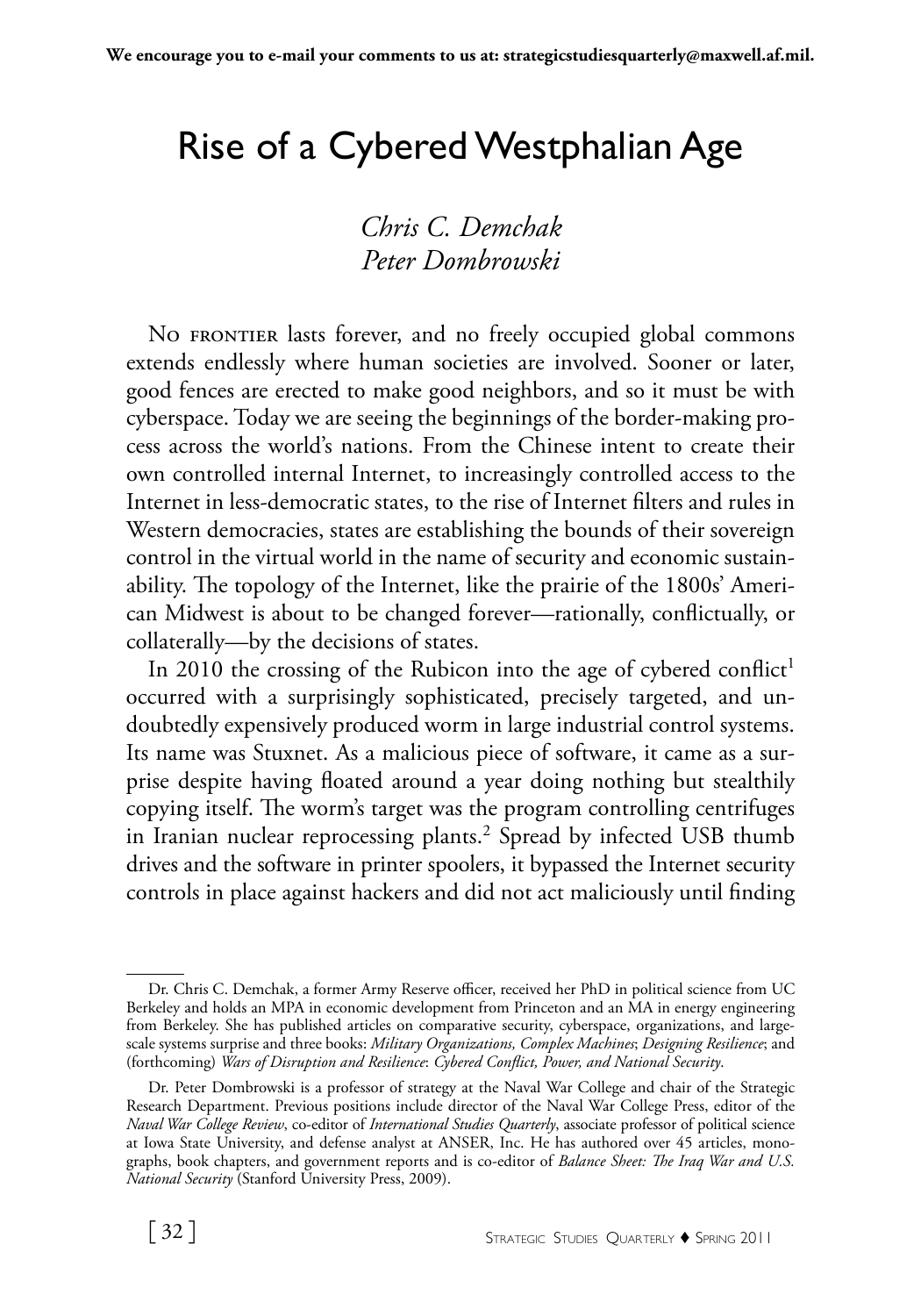| <b>Report Documentation Page</b>                                                                                                                                                                                                                                                                                                                                                                                                                                                                                                                                                                                                                                                                                                                                                                                                                                   |                             |                              |                                                   | Form Approved<br>OMB No. 0704-0188                  |                           |
|--------------------------------------------------------------------------------------------------------------------------------------------------------------------------------------------------------------------------------------------------------------------------------------------------------------------------------------------------------------------------------------------------------------------------------------------------------------------------------------------------------------------------------------------------------------------------------------------------------------------------------------------------------------------------------------------------------------------------------------------------------------------------------------------------------------------------------------------------------------------|-----------------------------|------------------------------|---------------------------------------------------|-----------------------------------------------------|---------------------------|
| Public reporting burden for the collection of information is estimated to average 1 hour per response, including the time for reviewing instructions, searching existing data sources, gathering and<br>maintaining the data needed, and completing and reviewing the collection of information. Send comments regarding this burden estimate or any other aspect of this collection of information,<br>including suggestions for reducing this burden, to Washington Headquarters Services, Directorate for Information Operations and Reports, 1215 Jefferson Davis Highway, Suite 1204, Arlington<br>VA 22202-4302. Respondents should be aware that notwithstanding any other provision of law, no person shall be subject to a penalty for failing to comply with a collection of information if it<br>does not display a currently valid OMB control number. |                             |                              |                                                   |                                                     |                           |
| 1. REPORT DATE<br>2011                                                                                                                                                                                                                                                                                                                                                                                                                                                                                                                                                                                                                                                                                                                                                                                                                                             |                             | 2. REPORT TYPE               |                                                   | <b>3. DATES COVERED</b><br>00-00-2011 to 00-00-2011 |                           |
| <b>4. TITLE AND SUBTITLE</b>                                                                                                                                                                                                                                                                                                                                                                                                                                                                                                                                                                                                                                                                                                                                                                                                                                       |                             |                              |                                                   | 5a. CONTRACT NUMBER                                 |                           |
| Rise of a Cybered Westphalian Age                                                                                                                                                                                                                                                                                                                                                                                                                                                                                                                                                                                                                                                                                                                                                                                                                                  |                             |                              |                                                   | <b>5b. GRANT NUMBER</b>                             |                           |
|                                                                                                                                                                                                                                                                                                                                                                                                                                                                                                                                                                                                                                                                                                                                                                                                                                                                    |                             |                              |                                                   | 5c. PROGRAM ELEMENT NUMBER                          |                           |
| 6. AUTHOR(S)                                                                                                                                                                                                                                                                                                                                                                                                                                                                                                                                                                                                                                                                                                                                                                                                                                                       |                             |                              |                                                   | <b>5d. PROJECT NUMBER</b>                           |                           |
|                                                                                                                                                                                                                                                                                                                                                                                                                                                                                                                                                                                                                                                                                                                                                                                                                                                                    |                             |                              |                                                   | <b>5e. TASK NUMBER</b>                              |                           |
|                                                                                                                                                                                                                                                                                                                                                                                                                                                                                                                                                                                                                                                                                                                                                                                                                                                                    |                             |                              |                                                   | <b>5f. WORK UNIT NUMBER</b>                         |                           |
| 7. PERFORMING ORGANIZATION NAME(S) AND ADDRESS(ES)<br>Air University, Strategic Studies Quarterly, 155 N. Twining St, Maxwell<br>AFB, AL, 36112-6025                                                                                                                                                                                                                                                                                                                                                                                                                                                                                                                                                                                                                                                                                                               |                             |                              |                                                   | 8. PERFORMING ORGANIZATION<br><b>REPORT NUMBER</b>  |                           |
| 9. SPONSORING/MONITORING AGENCY NAME(S) AND ADDRESS(ES)                                                                                                                                                                                                                                                                                                                                                                                                                                                                                                                                                                                                                                                                                                                                                                                                            |                             |                              |                                                   | 10. SPONSOR/MONITOR'S ACRONYM(S)                    |                           |
|                                                                                                                                                                                                                                                                                                                                                                                                                                                                                                                                                                                                                                                                                                                                                                                                                                                                    |                             |                              |                                                   | 11. SPONSOR/MONITOR'S REPORT<br>NUMBER(S)           |                           |
| 12. DISTRIBUTION/AVAILABILITY STATEMENT<br>Approved for public release; distribution unlimited                                                                                                                                                                                                                                                                                                                                                                                                                                                                                                                                                                                                                                                                                                                                                                     |                             |                              |                                                   |                                                     |                           |
| <b>13. SUPPLEMENTARY NOTES</b>                                                                                                                                                                                                                                                                                                                                                                                                                                                                                                                                                                                                                                                                                                                                                                                                                                     |                             |                              |                                                   |                                                     |                           |
| 14. ABSTRACT                                                                                                                                                                                                                                                                                                                                                                                                                                                                                                                                                                                                                                                                                                                                                                                                                                                       |                             |                              |                                                   |                                                     |                           |
| <b>15. SUBJECT TERMS</b>                                                                                                                                                                                                                                                                                                                                                                                                                                                                                                                                                                                                                                                                                                                                                                                                                                           |                             |                              |                                                   |                                                     |                           |
| 16. SECURITY CLASSIFICATION OF:                                                                                                                                                                                                                                                                                                                                                                                                                                                                                                                                                                                                                                                                                                                                                                                                                                    | 17. LIMITATION OF           | 18. NUMBER                   | 19a. NAME OF                                      |                                                     |                           |
| a. REPORT<br>unclassified                                                                                                                                                                                                                                                                                                                                                                                                                                                                                                                                                                                                                                                                                                                                                                                                                                          | b. ABSTRACT<br>unclassified | c. THIS PAGE<br>unclassified | <b>ABSTRACT</b><br>Same as<br><b>Report (SAR)</b> | OF PAGES<br>30                                      | <b>RESPONSIBLE PERSON</b> |

**Standard Form 298 (Rev. 8-98)**<br>Prescribed by ANSI Std Z39-18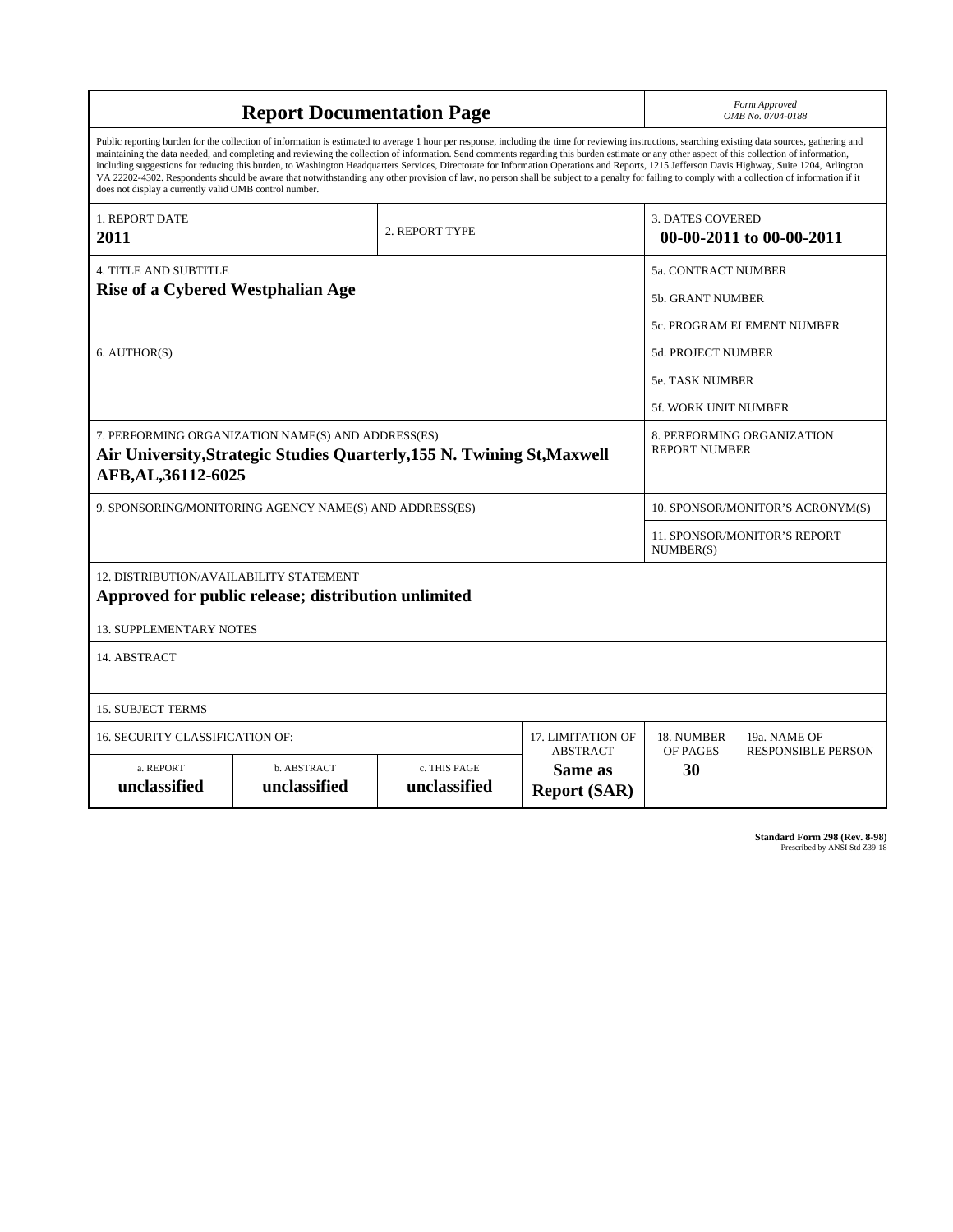the precise computer DNA of Iranian nuclear reactors as Stuxnet's designers intended. While the worm infiltrated a wide variety of protections and Windows operating systems, the sophisticated Stuxnet authors demonstrated a new level of threat to cyber security. Despite early denials, the Iranian nuclear community ultimately admitted its plants were infected and its centrifuges unstable.

Stuxnet capped a two-year period in which the scope and complexity of national security challenges posed by cyberspace created a new level of insecurity. $^3$  From 2008 onward, a string of unsettling discoveries of massive theft of national data appeared via backdoors into otherwise secure national-level systems (e.g., GhostNet). Widespread stealthy infection of national systems occurred through sophisticated programs waiting to be connected to hidden remote servers, such as the Confiker worm and the wholesale copying of critical industrial technological advances by China. The age of vandals and burglars in cyberspace moved to the next level, resembling organized cyber mercenaries, cross-national pirates, and the undermining of nation-states on a massive cyber scale.<sup>4</sup>

Until Stuxnet, however, it was not entirely clear if all the access points, malware, and rampant penetrations would lead to serious strategic harm. The consensus among states changed after Stuxnet. If such malicious software can take down whole energy systems at once, states have no choice but to respond if they are to protect their own governmental and military operations and uphold their responsibility to protect citizens and corporations.5 The Stuxnet method and its success thus changed the notion of vulnerability across increasingly internetted societies and critical infrastructures. The days of cyber spying through software backdoors or betrayals by trusted insiders, vandalism, or even theft had suddenly evolved into the demonstrated ability to deliver a potentially killing blow without being anywhere near the target. Forcing nuclear centrifuges to oscillate out of control from an unknown and remote location suggests that future innovations might be able to destroy or disrupt other critical infrastructures upon which modern societies depend. As proof of concept as well as a model to be copied, the Stuxnet worm offers the possibility of distant enemies spending hundreds of staff hours and expertise to insert such applications throughout the nation—from oil pipelines to dam turbines to nuclear and fossil fuel energy plants to any other large-scale critical service controlled by computers. As the designers of Stuxnet demonstrated, being disconnected from the Internet will never again be a guarantee of security.<sup>6</sup>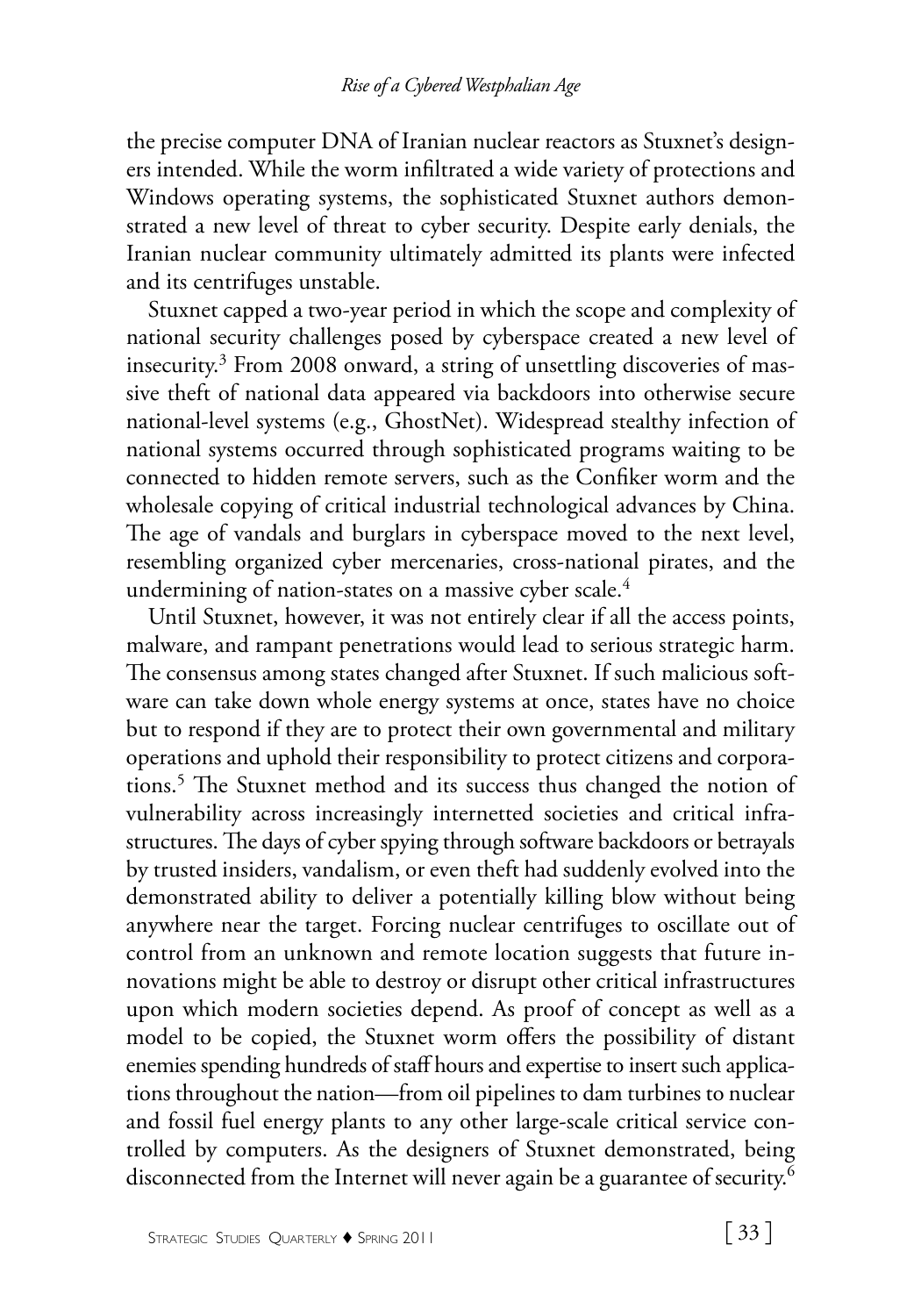If any part of the plant, service, aircraft, or system is internally connected or if any electronic devices connect to the system from the outside, even if the device must be hand-carried, the system is vulnerable.

Stuxnet is an exquisite example of the advantages afforded attackers in the current global cyberspace. Attackers freely choose the scale of their organization, the proximity of their targets, and the precision of their target group, all with near impunity. They may take all the time they need in capitalizing on these advantages and in using the Internet itself to collect more data on the intended targets. The ease of relatively risk-free conflict between adversaries within the global web is so apparent even bot net gangs of criminals controlling secretly hacked personal computers fight among themselves technologically, often seeking to destroy and replace the other's malicious software. As shown by the denial of government and banking service in Estonia in 2007, wholesale assaults across physical borders can be deployed from one state to another by "patriotic hackers," while the originating state claims ignorance and inability to stop the assault.<sup>7</sup> By 2008 alone, the daily attacks on simply the US ".gov" or ".mil" websites numbered in the millions.<sup>8</sup> Over the course of 2009, an unprecedented 75 percent of global companies across 27 countries were the victims of cyber attack, with the average reported loss of \$2 million.<sup>9</sup>

Today, protective measures in modern democratic states are often insufficient to repel the daily onslaught of attacks by state and nonstate actors, and the situation is worsening. Stuxnet's success ensured the rising perception of an all-source 24/7/360-degree national-level threat. In the future, a "son of Stuxnet" variant could also float for some time, seemingly harmless and unnoticed until triggered by a particular date, end-use, Internet signal, or an encounter with a specific kind of computer or program. At once, millions of computers might fail, suddenly try to send destroy commands to countless others, or even worse, suddenly replace true data with false in anything from aircraft to mass financial transactions. Even China recognizes an internal threat from its own vigorous development of cybered hacking talent inside the nation. While the intent had been to use the skills outwardly in "patriotic hacking," despite severe sanctions against hacking Chinese citizens, now Chinese authorities have to contend with their own very real internal cybered threats.<sup>10</sup> States under such constant barrage cannot help but respond.

All states, in one way or another, will reach out to control what they fear from the Internet—the lack of sovereign control over what comes through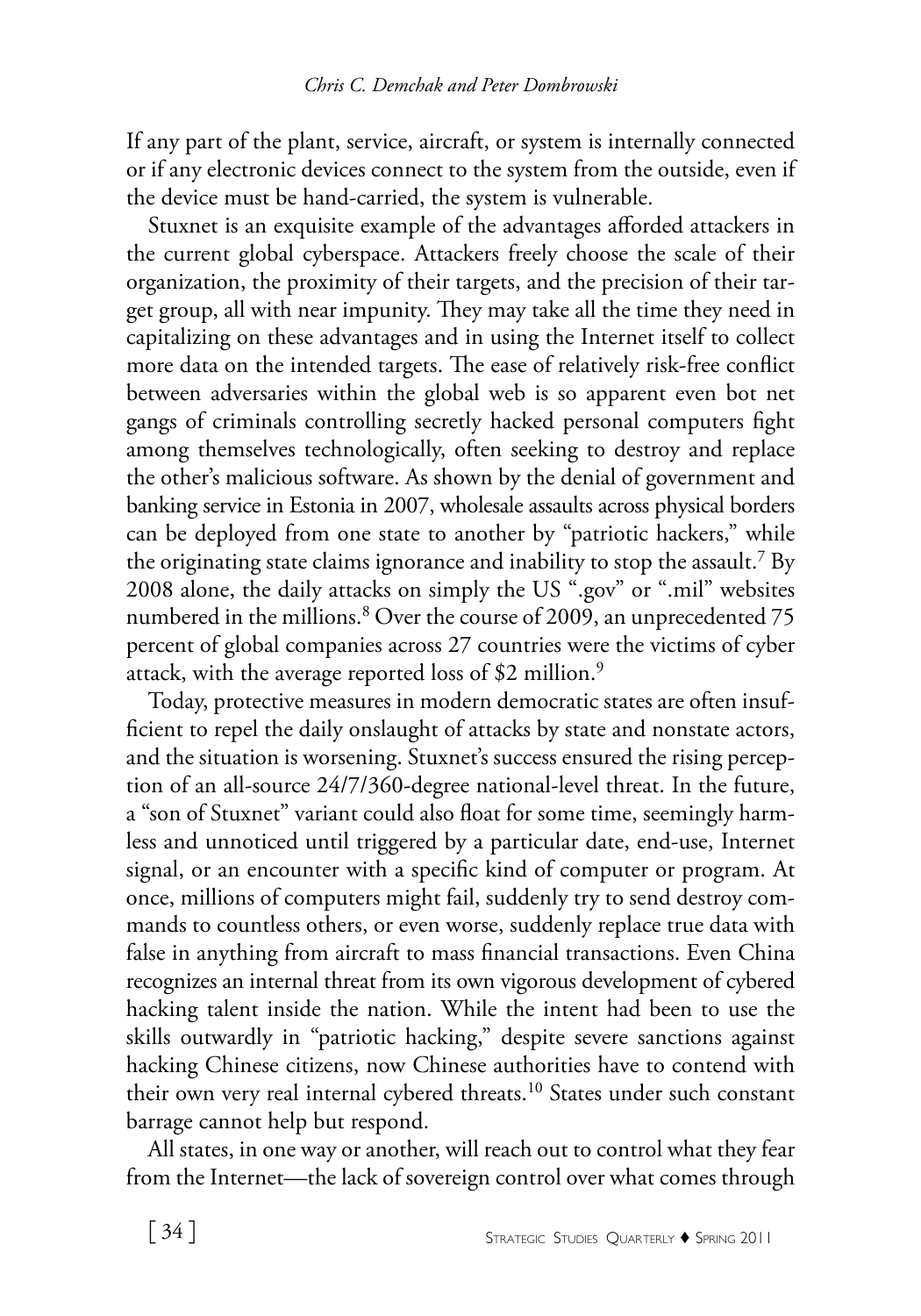their borders. Thus the transformation from frontier to regulated substrate across cyberspace has begun. While it is not recognized as such nor publicly endorsed by most democratic leaders, a cyberspace regulating process is happening, building the initial blocks of emergent national virtual fences. A new "cybered Westphalian age" is slowly emerging as state leaders organize to protect their citizens and economies individually and unwittingly initiate the path to borders in cyberspace. Not only are the major powers of China and the United States already demonstrating key elements of emerging cybered territorial sovereignty, other nations are quickly beginning to show similar trends. From India to Sweden, nations are demanding control over what happens electronically in their territory, even if it is to or from the computers of their citizens.

This process may be meandering, but we argue it was inevitable, given the international system of states and consistent with the history of state formation and consolidation. As cyberspace is profoundly man-made, no impossible barriers hinder the growth of national borders in cyberspace. They are possible technologically, comfortable psychologically, and manageable systemically and politically. Small steps in securing against threats will lead to further steps over time and, especially, in response to discoveries such as Stuxnet or its derivatives in the future.

In the process of border development, the singular marker of a new age of sovereignty and cybered conflict will come to be a normal part of the modern state's capacities: the national cyber commands or their security equivalents at the national level. To assure national safety in cyberspace, large, vulnerable states like the United States and China must anticipate and disrupt attacks far forward as well as repel a wide variety of threats. Otherwise, the mass attacks may spread too fast for effective defense. Just as militaries still exist in the modern age of mass weapons, they or their functional equivalents will also be sent to guard key national points in cyberspace. In so doing, they deepen national borders. This article argues Stuxnet marks the official beginning of a new cyber Westphalian world of virtual borders and national cyber commands as normal elements of modern cybered governments. Finally, we have seen these kinds of phenomena before in the old Westphalian world. Already, theories, international rules, institutions, and experiences exist to guide us as the new age fully matures.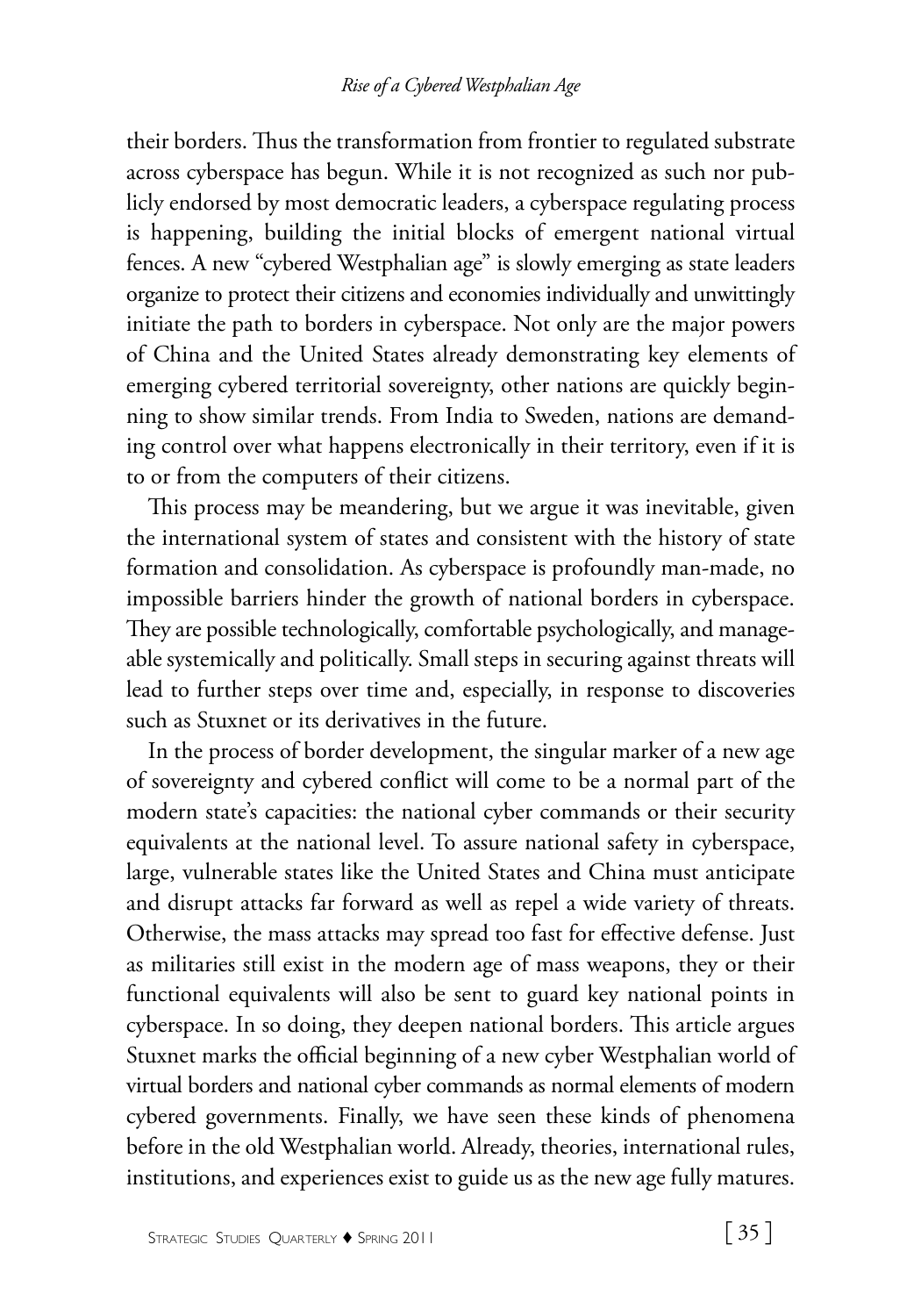#### **The "Westphalian" Process**

The Stuxnet worm marks a turning point into a new cybered conflict age in which states need to define territorial spaces of safety to reassure their citizens' safety and economic well-being. When it is widely accepted that critical systems can no longer be trusted if they are open to the web, political leaders will demand ways to eliminate the threats from entering their territory. The cybered conflict age has begun, and it is natural for those hostile to any particular group to include cyber at key points in their plans, including debilitating entire systems. Equally expected, leaders of the threatened group will have to consider what responses keep critical functions secure. From water holes in the desert to river passages in the forest to mountain passes to central controlling nodes in the global web, conflict parties inevitably seek the critical gateways of the opposition to obtain advantage.

Frontiers are places of conflict between groups, historically lightly and poorly governed, less populated, and risky—places where value is extracted for little cost. When a frontier starts to become a commons, productivity for all is imperiled by the grab-and-go nature of those using it. Those dependent on the frontier tend to form organizations to control their claim. Modern democracies are in essence complex aggregates of large-scale organizations. Their leaders routinely reach out to absorb uncertainties to control them, if possible, or push them away.<sup>11</sup> The rising perception of a national-level threat means that all states, in one way or another, will reach out to control what they fear from the Internet—its frontier nature and the lack of sovereign control over what comes into their area of responsibility.

No freely occupied commons extends endlessly nor lasts forever where rising rapacious human populations are involved. It is normal for political leaders seeking relief from the interaction edges with other cultures or possible threats to look at reinforcing or installing borders. Being able to establish sovereign control is one hallmark of a functioning state. This need is true whether the border is enforced by passports for people, customs inspections for goods, or two-way filters for meta-tagged electronic bits. When states cannot protect their economic engines of growth and sustainability, the capacity of the state falls into question by those who control the resources under threat.<sup>12</sup>

Man's search for security has led to the formation of "fortress and badland" distinctions that marked territory for resource ownership for centuries, but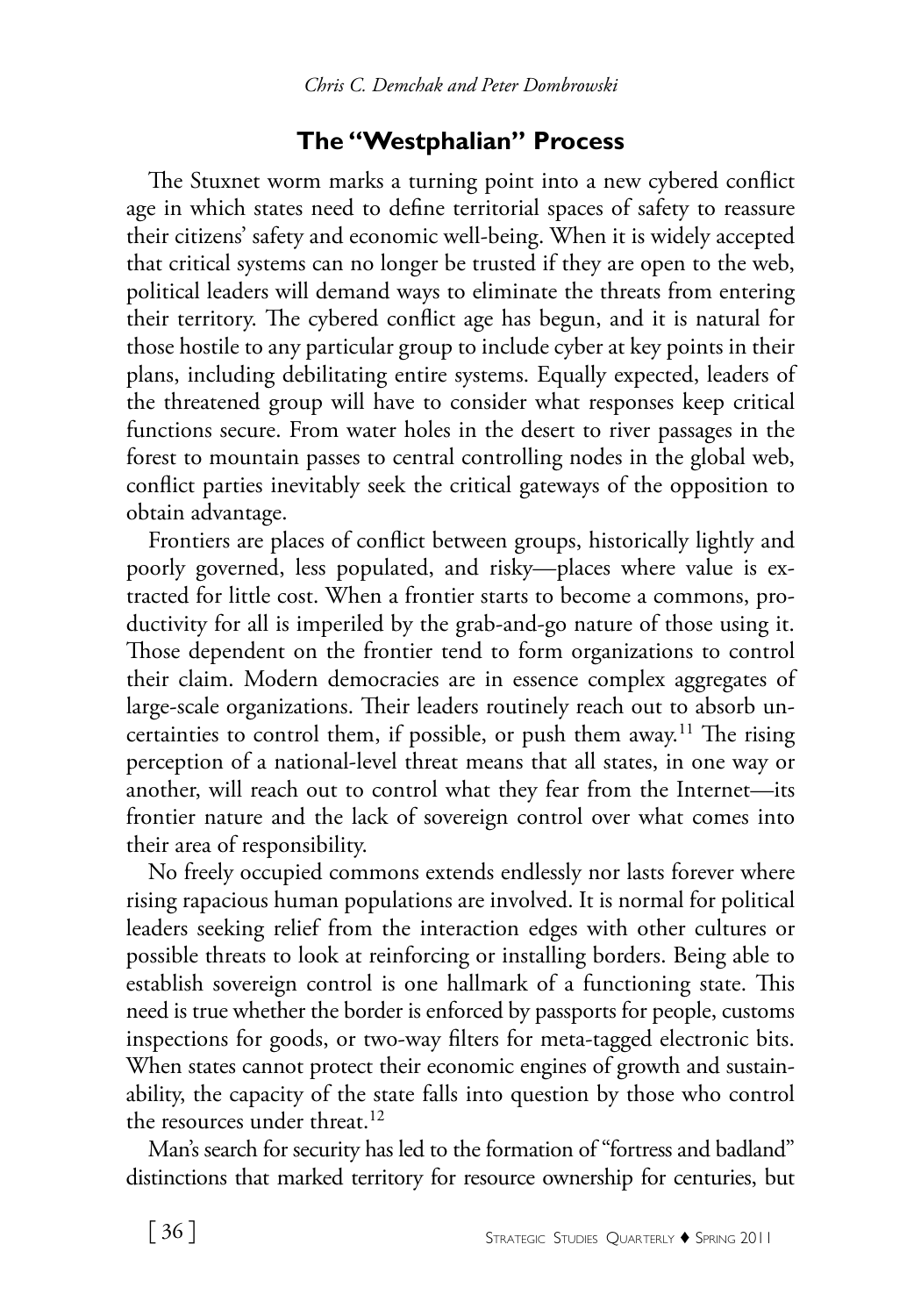until the 1648 Treaties of Münster and Osnabrücke (understood together as the Peace of Westphalia), borders did not stabilize over many generations. In this particular case, however, the Peace of Westphalia not only ended the Thirty Years' War in Europe but also heralded the emergence of the modern interstate system. After the Westphalian peace, the nation-state became the dominant form of social organization. As a result, leading states of the period helped codify and set about more or less enforcing a collectively agreed upon set of rules, institutions, and norms by which they interacted with each other in international society.<sup>13</sup>

Particularly useful for international stability was the effect of the treaties in creating conditions supporting the gradual hardening of borders between and among states, more or less, over the next 362 years. This process of settling on boundaries due to the mutual adjustments among states produced a concept of national territoriality that states could legitimately claim, and they could defend that territory against outside aggressors in just wars. With the rise of a general presumption of territoriality recognized by other external political leaders, modern states were able to stabilize internally and grow economically within those established, increasingly fixed borders.

 Westphalia provided a demonstration or a proof of concept. Over time, the more established a state became and the fewer ungoverned internal areas or frontiers it allowed to continue, the stronger and less existentially vulnerable the nascent state became.<sup>14</sup> The significance of the Westphalian process for this article and its general argument is that the efforts of the modern state to cope with the emergence of the cybersphere is in many respects similar to the processes by which states became the dominant form of social organization within the international system. The ability of the state to provide stability and security within the increasingly unchallenged borders was necessary to internal development of social and economic progress. Without a form of Westphalian borders, conflicts previously at the boundaries easily spill over in both directions from opportunistic resource appropriations by actors within and without. The wide variety of authorities, powers, and capabilities over the last 400 years accruing to the modern state become difficult to employ, redirect, or even limit. Just as the ability of modern bureaucratic states to corral resources productively drove other less successful organization forms from the scene internationally, their ability to provide internal certainty in their domestic territory gradually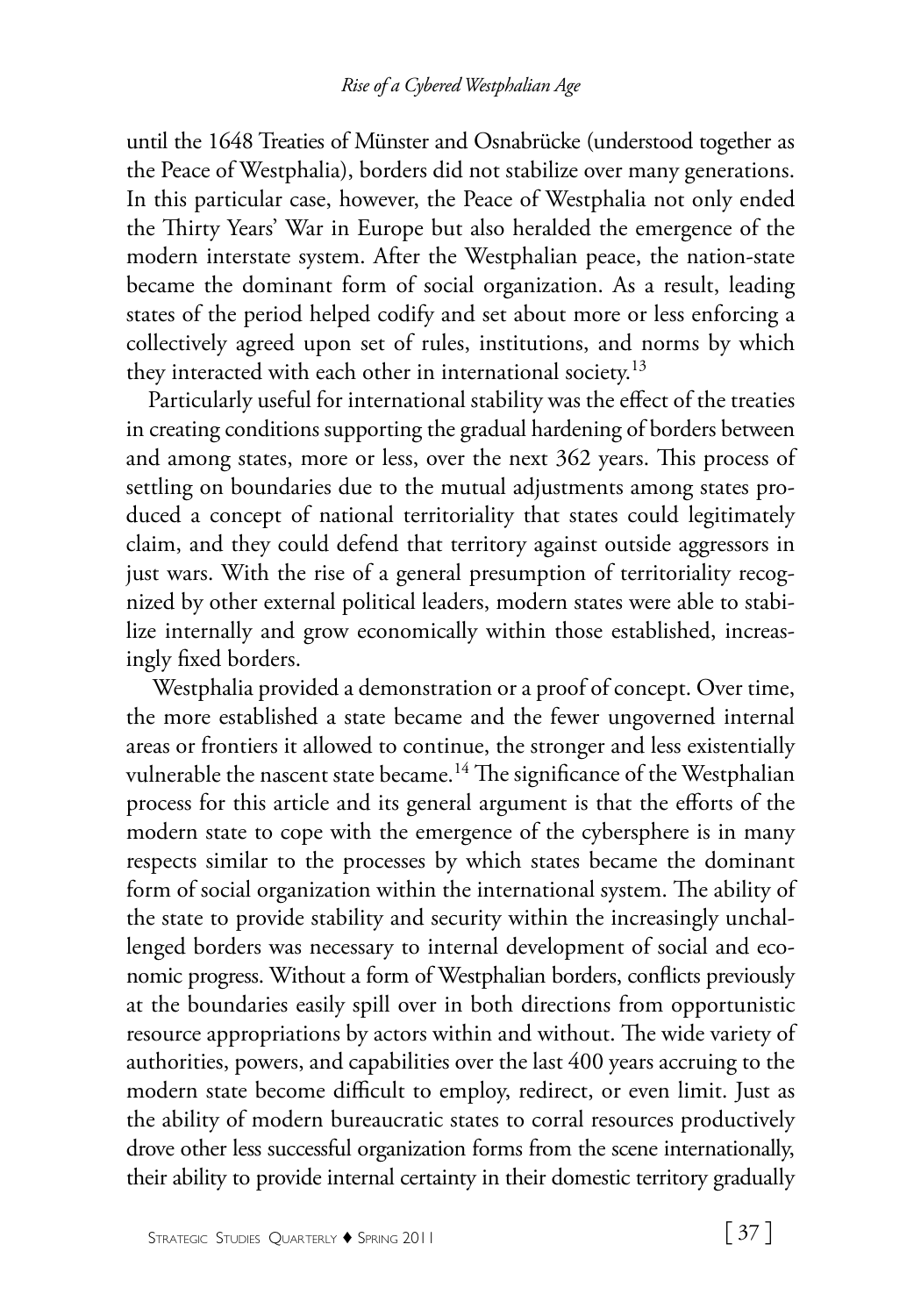came to define what is today known as civil society in the Westernized world.15

Today the uncertainties, predatory and productive opportunism, legal and illegal resource conflicts, and changes to economic and social expectations reach directly into the domestic structures of the modern state. Just as before the Peace of Westphalia and its recognition of the systemic economic threats of insecurity within societies, states are beginning to grapple with the difficulties inherent in incorporating a new set of technologies into their citizens' community and individual interactions. In particular, the cybersphere has challenged the security of individuals and states themselves in ordinary systems considered essential to the critical functions of society. Increasingly, citizens are at the frontlines of the existential fight over stability in the wider society, and the responses from modern states have only now begun to crystallize.

The struggle to move these conflicts from the existential realm directly harming citizens to some more organized field of dispute has begun at least in discussions among allies and in international communities, but the process has been meandering.<sup>16</sup> Initially surprised by the reach of the predatory behaviors made possible by cyberspace's unfettered global reach, democratic governments have been slow to reinforce their monopoly of violence over external threats entering their nations and harming citizens. Laws emerged over the early 2000s focused on the internal symptoms rather than the external sources of the uncertainties, many focused on the individual citizen or commercial Internet service providers (ISP). For example, in the United States, financial liability to the individual defrauded online in credit card usage limited the amount the citizen would lose.17 In contrast, German law makes individual citizens responsible if they do not stop their personal computers from being taken over and used in massive spam or denial-of-service attacks.18 Australia, however, enforces rules on the ISPs to keep the flow of malware to a minimum.<sup>19</sup>

Despite these efforts, organizations and governments have found their presence in cyberspace vulnerable to attempts to extract information, prevent access, and even to disable as happened with Stuxnet. In March 2010, a US cyber security report stated the monthly number of attacks on the US Congress and government agencies had reached 1.6 billion, largely from outside US borders.<sup>20</sup> Governments, like the signatories to the Peace of Westphalia, are increasingly aware of the potential losses if hostile, curious, or just rapacious outside actors are able to reach easily and deeply inside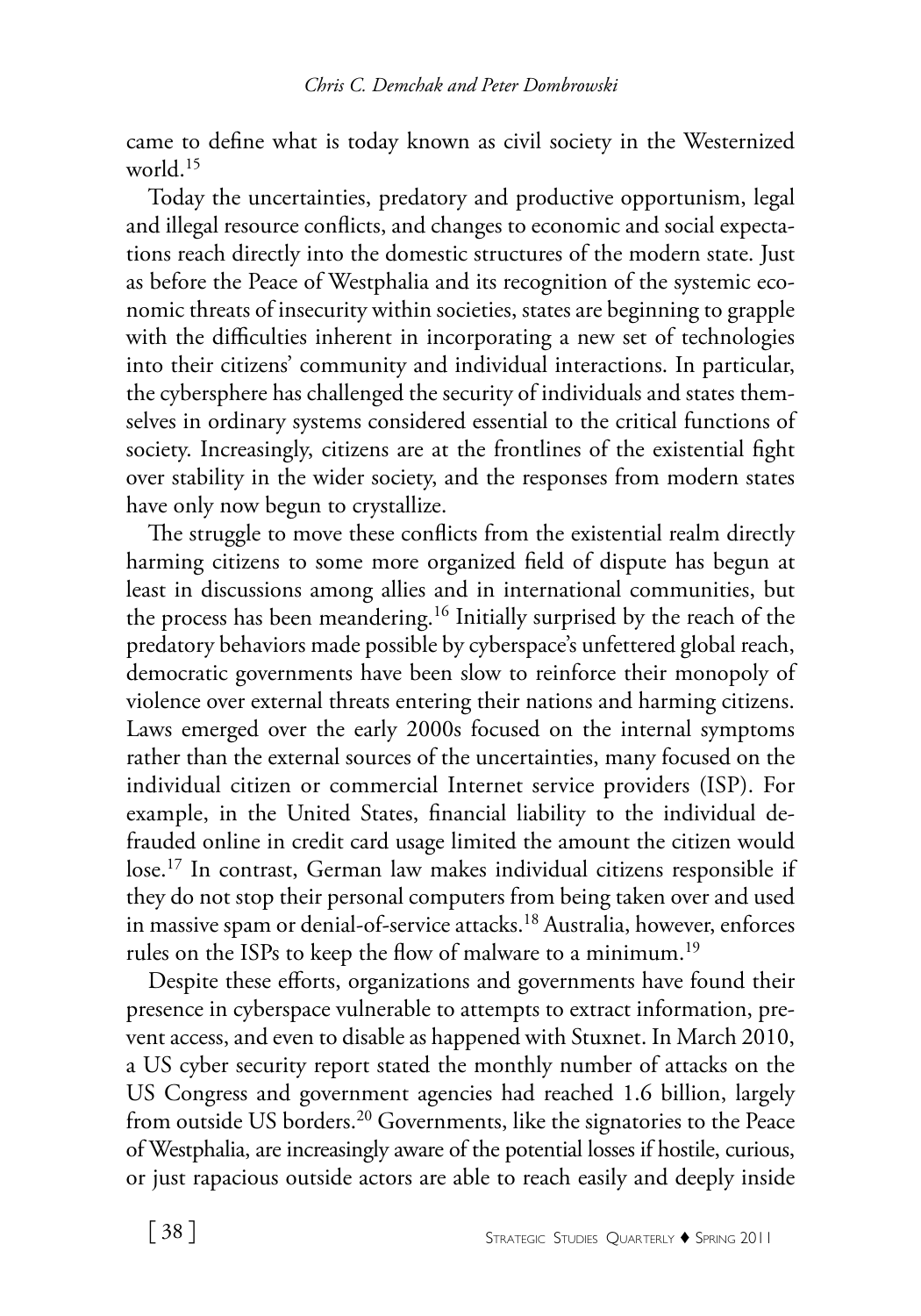their societies, into critical assets of families, banks, townships, airlines, or any of the myriad of critical systems sustaining the society. "It appears we can no longer see the Internet as a friendly shared resource and that strict boundaries will have to be put in place," said Bert Hubert, founder of Dutch-based software provider PowerDNS.com.21 States, especially large, often cyber-targeted nations like the United States, are recognizing the need to respond. Their efforts to control are accumulating across the organizational and technological capabilities. The modern state intends to put in place a buffer, a bulwark, a way to buy the nation time to respond if attacked. In short, they are iterating toward national borders in cyberspace to relieve the pressure of the barrage of assaults.

#### **Practical Reinforcement—Borders Decrease the Ease of Cybered Offense**

Beyond the return to interstate protocols that are well understood, there is a practical aspect to cyber borders—they make it more difficult to cause harm. Making it necessary to get around borders physically forces larger organizations of people to arrange a physical entry to each nation under attack. Forcing attackers and criminals to move people rather than bytes means higher operational barriers to entry: more costs, more coordination efforts, and many more opportunities for any of these efforts to be noticed by national security monitoring organizations.<sup>22</sup> The border hurdles also can slow the pace of regrouping from failures or redirecting to capitalize on new information, as well as coordinating simultaneous target groups across borders.

Increasing the organizational difficulties for attackers also increases the loyalty challenge for bad actor organizations trying to control human agents at distance rather than merely reprogramming pawned computer networks. The job of attacking civil societies increases enormously when information must be verified in situ by informants who may or may not be trustworthy dispersed across monitored virtual borders. Borders reduce the advantages of scale, proximity, and precision an attacker has in pitching offensive surprises and levels the playing field for the defending societies. Some mass attacks that are possible today may, with borders, simply become impossible unless the organization is able to physically move large numbers of humans into each targeted country and coordinate rapidly around national borders or collaborating regional institutions. Borders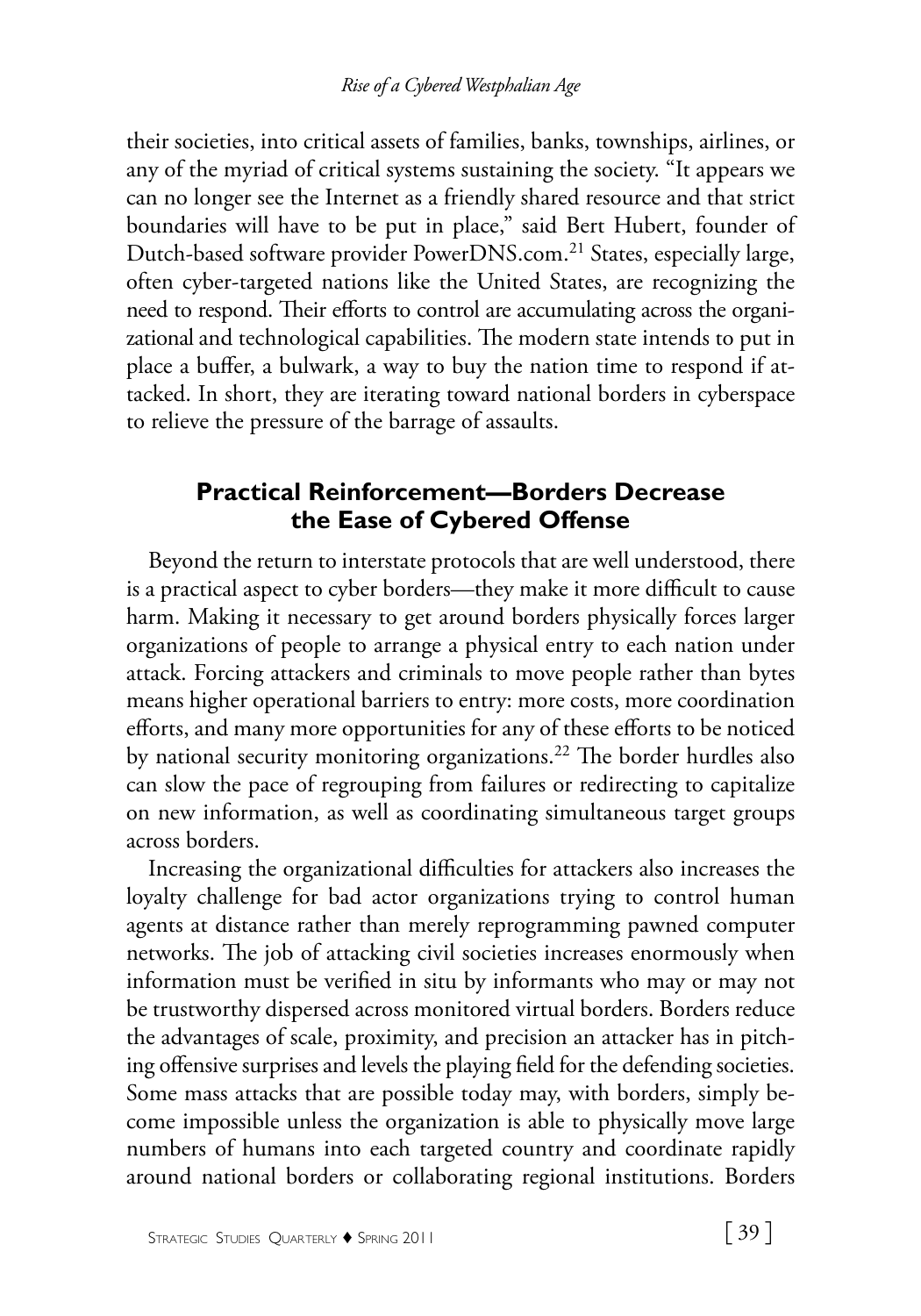raise skill, social, resource, and distance barriers for the vast majority of today's hackers and would-be attackers who lack exceptionally advanced skills.

## **Virtual Borders—Feasible, Comfortable, and Manageable**

The slow development of a Westphalian-style accord parsing cybered sovereignty has every chance to proceed and eventually succeed. There are few natural dampeners to a neo-Westphalian process in the digital era. A cybered national border is technologically possible, psychologically comfortable, and systemically and politically manageable. Increasingly, the exceptionally skilled technologists are arguing for separation of critical systems to protect them from Internet predators and hostile actors. As a result, even if policymakers in each nation are inclined normatively to keep a fully open Internet, they will have few technical arguments to use in maintaining that position. Furthermore, borders are psychologically normal for citizens focused on continuing their access to Internet services safely. Users already expect some kind of government sanction against those who harm individuals via cyber means, and borders make historical and cultural sense for denizens of modern states.23 Finally, a cyber border fits more easily with the institutional compromises and allocations of responsibilities already existing in the governance structures managing modern democracies.

First, the technology of cyberspace is man-made. It is not, as described by the early "cyber prophets" of the 1990s, an entirely new environment which operates outside human control, like tides or gravity.<sup>24</sup> Rather, as its base, the grid is a vast complex system of machines, software code and services, cables, accepted protocols for compatibility, graphical pictures for human eyes, input/output connections, and electrical supports. It operates precisely across narrow electronic bands but with such an amalgamation of redundancies, substitutions, workarounds, and quick go-to fixes that disruptions can be handled relatively well as long as everyone wants the system to work as planned.

However globally interconnected, cyberspace is dependent on preventing its internal need for precision being hijacked or massively disrupted by malicious or hostile actors. States are learning that everything about today's grid can be technologically regulated. There are many points of opportunity for the national government interested in controlling what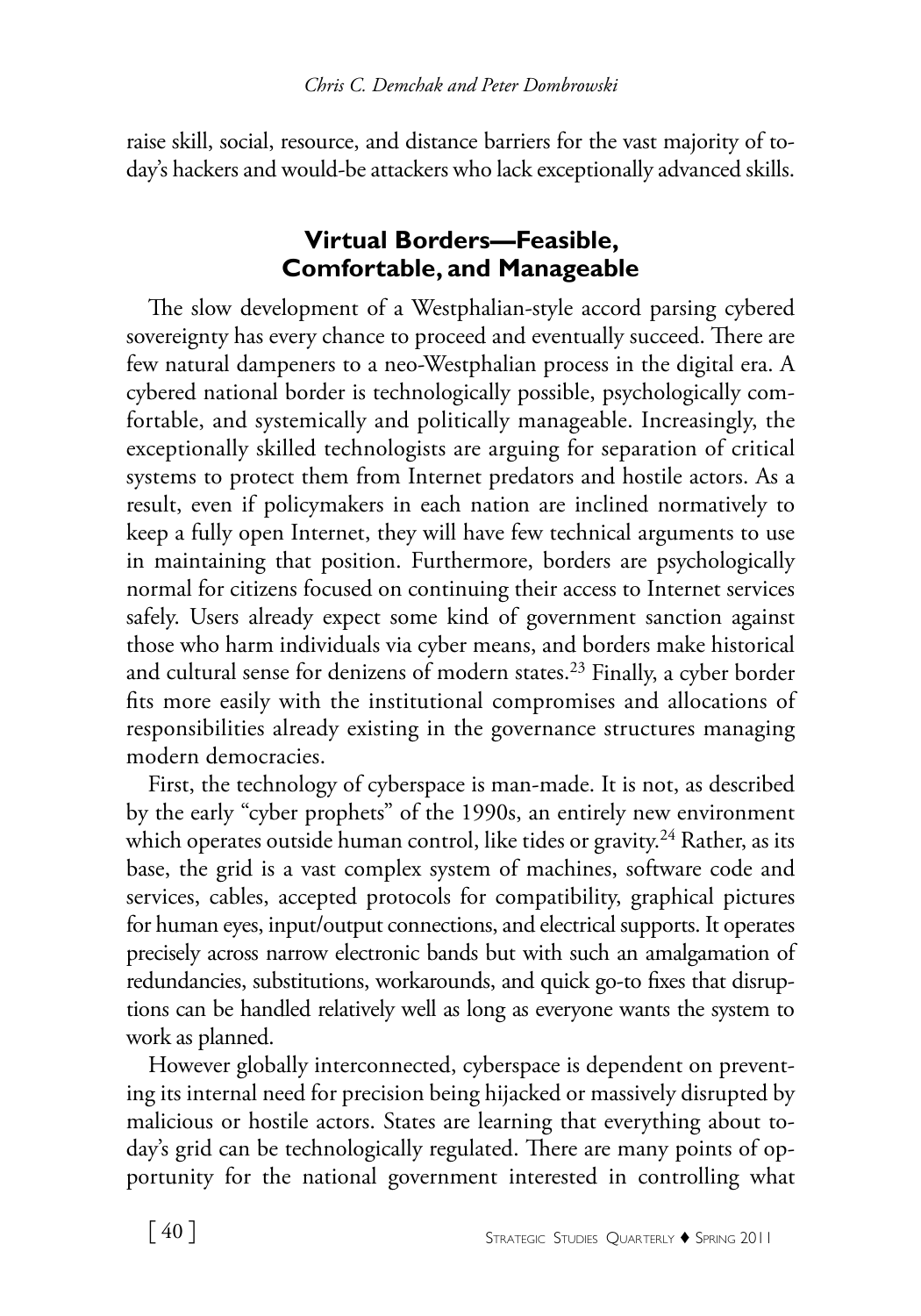eventually ends up being received on Internet desktops, laptops, mobile devices, or even independent appliances in homes and businesses. While connectivity is global—now increasingly found everywhere like land, air, sea, and even space—what is known as cyberspace *is* and *will* remain always man-made, -sustained, and -enabled. And, unlike the sea, land, air, or space, it can be unmade. Furthermore, land expanses, seas, air, and space quadrants do not exist only if information is flowing. Seeing a mountain does not automatically connect one individual to the next or even offer one useful clues about it, yet being on one node does connect individuals to others in this cybered underlayment, even if only with some hacking. Air masses are air masses, but strings of cyber bytes already have information in the way they connect from node to node in protocols. It would be as if a car could not continue on the freeway without broadcasting its VIN number, license, weight, and other data each time it approached an exit. If not approved to continue by the owner of that freeway node, the car would be forced off onto another road.

Today, someone and some firm or agency built or bought now runs and must maintain every single connection on the Internet. Even peer-to-peer (P2P) networks require a person to connect and maintain them. Some firm must develop the software to allow connections, and someone must also code the application allowing the exchanges of data, for good or ill. Today the technological filtering occurs largely through private or semiprivate institutional intermediaries. Across the bulk of democratic and nondemocratic states, ISPs are finding their ability to continue to provide services is increasingly dependent on providing filtering services determined by large, state-level authorities. There is no technological reason why these services cannot continue as regulated utilities, nor is there any reason why governments cannot control what runs into the nation from overseas cables or runs out of the nation to criminally harm citizens of other nations.

It is technologically possible for governments to require source tagging of bytes at some point to assure the passage of legally acceptable streams of data or applications or volumes of requests as a way to curtail attacks on their soil or emanating from their soil illegally.<sup>25</sup> Changing the mix by social accord via government action changes the system as we access it, know it, and use it. If key cable junctions are broken, the Internet fails or slows to a crawl for whole nations. If the same cables are merely redirected through an extra set of computers which reject or delete unwanted patterns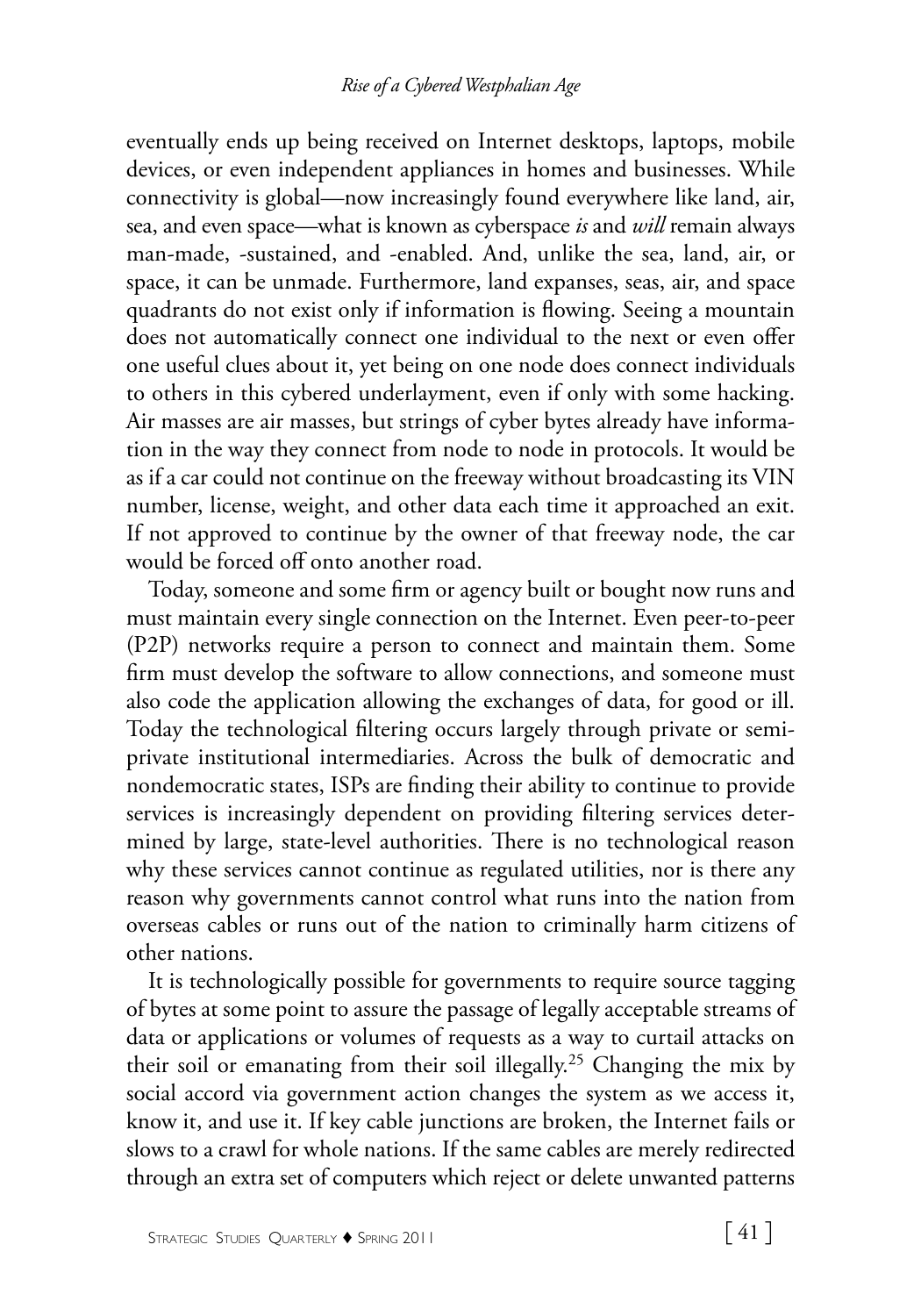of data, then the Internet at the far end of the redirect will seem to be all that it was. Deleted material will simply never show up. With sufficient investment in leading-edge speed cables, inserted filtering servers, and capable transmission lines, it is possible to have a border that is not visibly intrusive to the vast majority of citizens and conceivably even faster than today. For example, while it is widely known China controls its Internet, it is not widely known that this control rests on having only three main Internet gateways between its one-billion-plus population and the rest of the globe.<sup>26</sup> For the kinds of controls exerted by the Chinese government to go unnoticed by users is one piece of evidence that a border for every state, each with different security goals, is within technological reach, if not yet legally and formally sought.

Second, physical borders are known, accepted, and desired by citizens in modern civil societies, and that psychological comfort will be no different for the creation of borders in cyberspace. The relevant emphasis is on "borders," not on universal control of all cybered transactions occurring entirely within the boundaries of a democratic nation. Historically, citizens accepted borders as a security-enhancing necessity against external uncertainties undermining internally accepted rules of interaction. Without such limits, the collective sense of belonging is more easily undermined, as are the rules of civil behavior. Even a willingness to abide by norms of trust and nonthreatening behavior is tied to security, where collective rules can and cannot be enforced. To live in ungoverned societies is not only insecure; it is also a psychologically palpable existential threat. As Joel Brenner explains,

Constitutive rules define the structure of a given society, as well as the relationships that exist among the individuals that comprise that society; they also allocate essential tasks among the members of the society and ensure that these tasks are performed. Human societies have consisted of bounded systems situated in a delimited spatial area and composed of a defined populace (e.g., "the people of Rome," "the American public," and so on). These spatial and population constraints facilitate the operation of the constitutive rules: spatial and demographic isolation make it easier to socialize those who populate a society so that most accept and abide by its constitutive rules. They also make it easier to identify and suppress those who do not.<sup>27</sup>

Civil society deepens and strengthens when the expectation of modern liberal and universal social rule observance is justified routinely. Historically, the hostile or predatory deviations from actors outside the social jurisdiction of a modern state is exactly what citizens in their implicit social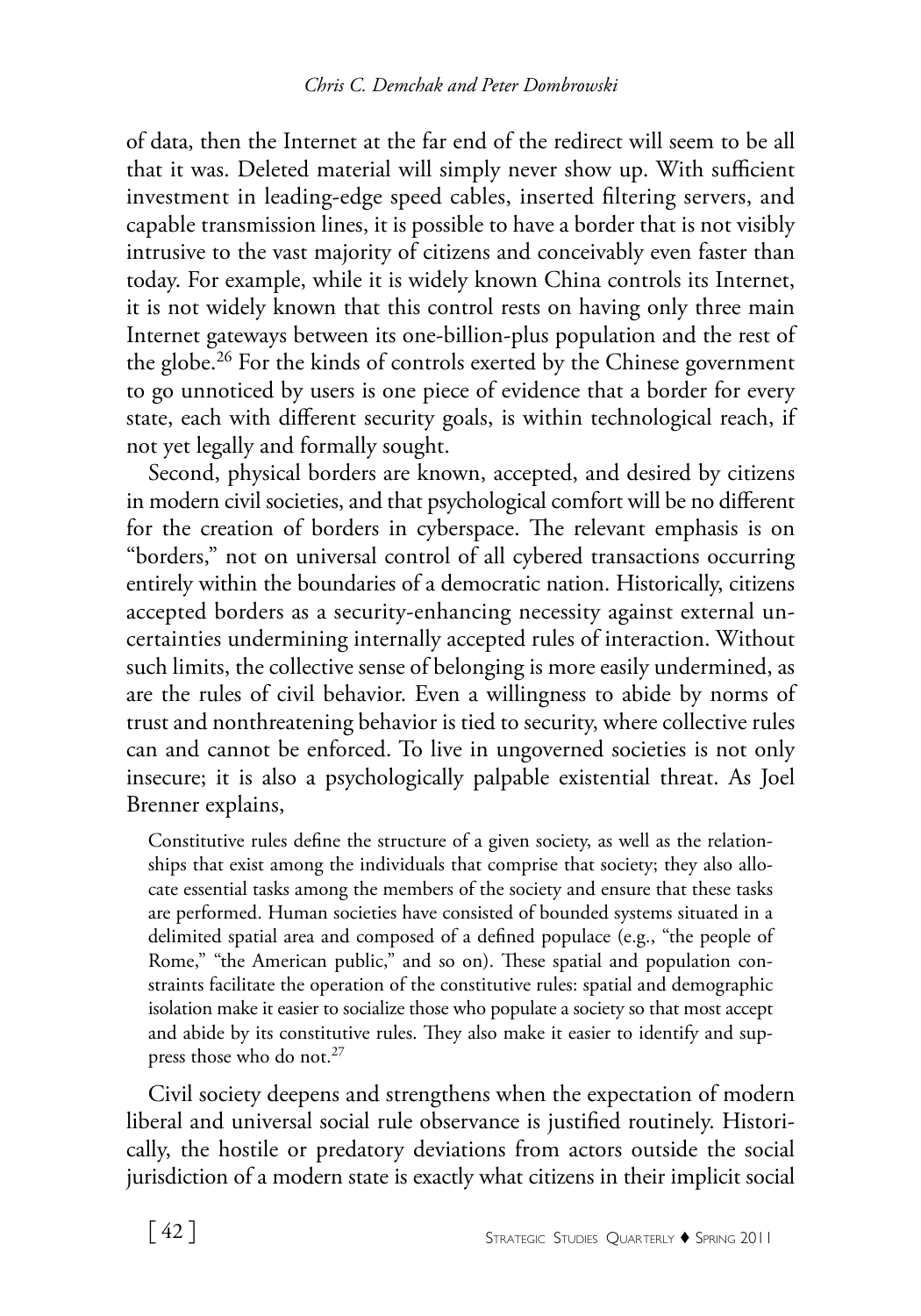contract seek to avoid in according a territory their allegiance and legitimacy. Safety at home for the citizen in a highly digital society is a socialpsychological need obliging the modern democratic state to act.<sup>28</sup>

Third, borders fit institutionally into the existing architecture of national systems management. Most nations make a distinction between the forces defending the borders from attack (militaries) and those protecting the individual citizens inside the nation from attack (police). This distinction is one of the direct outcomes of the rise of the modern state from the Westphalian Peace. But it is severely challenged by the unfettered character of the current global cyberspace topology. Today militaries, police, and intelligence organizations in particular have been challenged both by the attacks and by the jurisdictional lack of clarity in obligations and ability to demand resources. Both state and nonstate competitors have used the interconnectivity inherent to the web to attack and disrupt operations and gather intelligence about capabilities and intentions across borders with impunity. This is especially true for the United States and other nations highly dependent on telecommunications for command and control; intelligence, surveillance, and reconnaissance; and the management of logistics. Moreover, many military and intelligence organizations have grasped the offensive possibilities of the cybersphere to reach past the borders of other states directly, in concept at least, into the homes of an opposing state's citizens. Across the military communities of the more modern states, information operations and strategic communications programs have been developed to influence adversaries and allies. Physical or "kinetic" attacks are now routinely facilitated by efforts to exploit enemy cyber vulnerabilities.29

Without the legitimating and bureaucratic clarity of a virtual border, for example, jurisdictional disputes in nations observing centuries of criminal versus national security civil society laws are hamstrung to respond. Stuxnet easily crossed borders as intended by its designers. If it were a nonstate actor, then the action is criminal, invoking the powers of police forces. If it were a state-level actor, then militaries would be involved. Today it is not clear which groups were involved, in large part because the electronic trail of possible attribution moves readily across states, and states have no obligation to sanction bad behavior emanating outward from their territory. Nonetheless, a state's facilities were harmed, and many states are viewing that uncertainty and inability to lay blame and attribute the attack as unacceptable vulnerabilities.<sup>30</sup>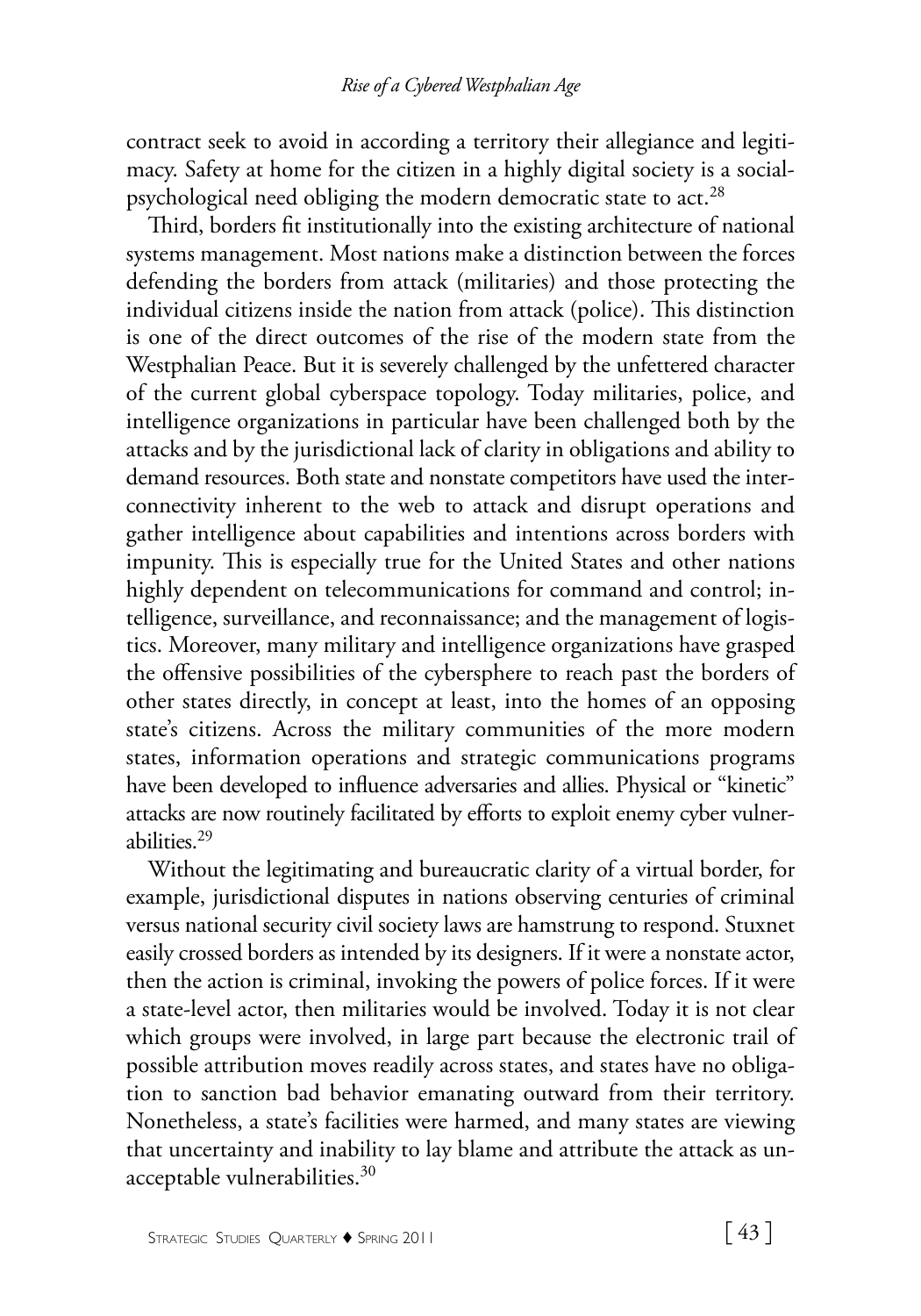In principle, only from ungoverned or ungovernable territories do modern groups launch destructive missiles on neighboring nations without automatic interstate calls for sanctions. With physical borders, states that wish to be accepted internationally are obliged by law and custom to stop the attacking behavior of their residents or to allow the offended state to reach inside to stop it. Once the virtual limits of sovereign power can be demarcated in the global cybersphere, states ignoring or supporting massive denialof-service attacks from their territories will be held internationally responsible. Domestic legal systems that today do not have internal laws criminalizing predatory cyber behavior affecting other states will have to initiate the kinds of internal controls already presumed in international policing. If they do not or if they actively promote the external attacks from their territory, just as in centuries of physical conflict, they will have to acknowledge the right of the attacked states to defend across borders if necessary. Distinguishing criminal laws and activity from national security missions and jurisdiction becomes enormously more manageable when the jurisdictional lines are drawn and recognized in a new cyber-Westphalian process.

Managing the bordered virtual sphere will also enable a third swathe of cyberspace to be identified as well—the ungoverned badlands equivalent to the very physical regions of failed or failing states. As civil society extends into cyberspace with rules of accepted behavior and reinforced by modern state institutions, it becomes easier to invoke the routine activities of international organizations to curb, if not cure, the disruptive activities of the failed-state portions of the international virtual globe. As a result, institutions will adapt and adjust while replicating the functional aspects of the current physical concords and rules of behavior to contain the harm by actors who deviate from the emerging virtual civil world. What is happening today in the slow civilizing of cyberspace, however scattered and seemingly unique, strongly depends on what individual governments see as either the threat or the leverage they have and the institutions they develop to act on those perceptions. For all, the beginnings of a need to control the sovereign, albeit digital, national territory is already present. None are controlling the harm, transmission, laws, or sanctions emerging on the sovereign territory of another state; rather, each is operating under the modern notion of monopoly of power on the territory already demarcated and looking to its own laws and control of actions on its territory, to include network connections.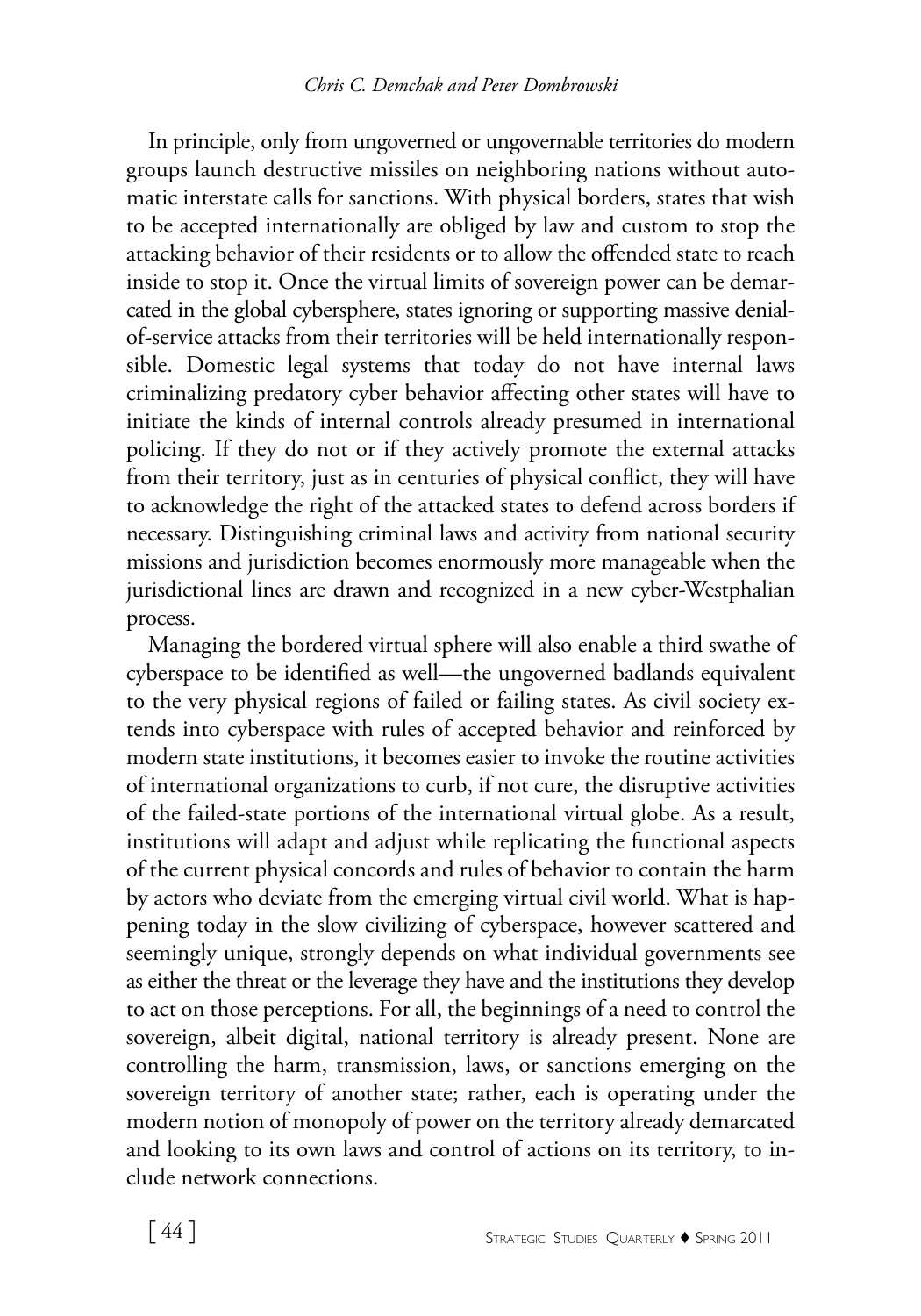#### **Emergent Virtual Borders**

Indications of emergent borders within the cybersphere are appearing at many levels, making for a variety of models across the current extent of sovereignty the state presumes or seeks. So far some are quite singular. China leads the authoritarian states in a more ubiquitous cyberspace regulation model aimed at controlling information from outside and circulating inside its borders. In this "all points" model, the border boils down to gateways largely filtering information with the ability, in principle, to curtail the Internet connections, either between internal regions or between China and the rest of the world. It is a technological (limited gateways), institutional (regulated telecoms), and psychological (cyber self-censors and vigilantes) model operating on many levels at once.

In this model, China is expressing a long-standing concern for the stability and security of the well-established Chinese territory. "Whether we can cope with the Internet is a matter that affects the development of socialist culture, the security of information, and the stability of the state," President Hu of China said in 2007.<sup>31</sup> In the 1990s, the Chinese Communist Party recognized the power of unfettered access from/to Chinese citizens and declared the Internet to be a fifth area of territoriality to be nationally secured. They built the "Golden Shield" that employs an estimated 40,000 Internet police who in 2009 shut down about 7,000 websites, deleted 1.25 million pieces of information, and arrested 3,500 people, including 70 dissidents and bloggers now in jail. In addition to directly controlling the content, about 30,000 netizens are employed part-time to intervene in online forum discussions and redirect conversations away from sensitive topics. The Chinese leadership routinely characterizes Westernized social media as subversive tools and sees the hand of the United States in diplomatic subversion in any US–sponsored discussions of open Internet. With the view that state security and social stability are under attack, the Chinese government implemented the strong, technologically sophisticated, heavily intelligence collection–driven second phase of the Golden Shield in 2010.32

For at least six years, China has also been working on constructing its own Internet. In what is called China's Next Generation Internet (CNGI), the current limited number of Internet addresses expands massively by adding enough digits  $(IPv6)^{33}$  to provide every single machine connecting to the Internet its own unique web address. This addressing protocol also means every single web transaction can be tracked from the original machine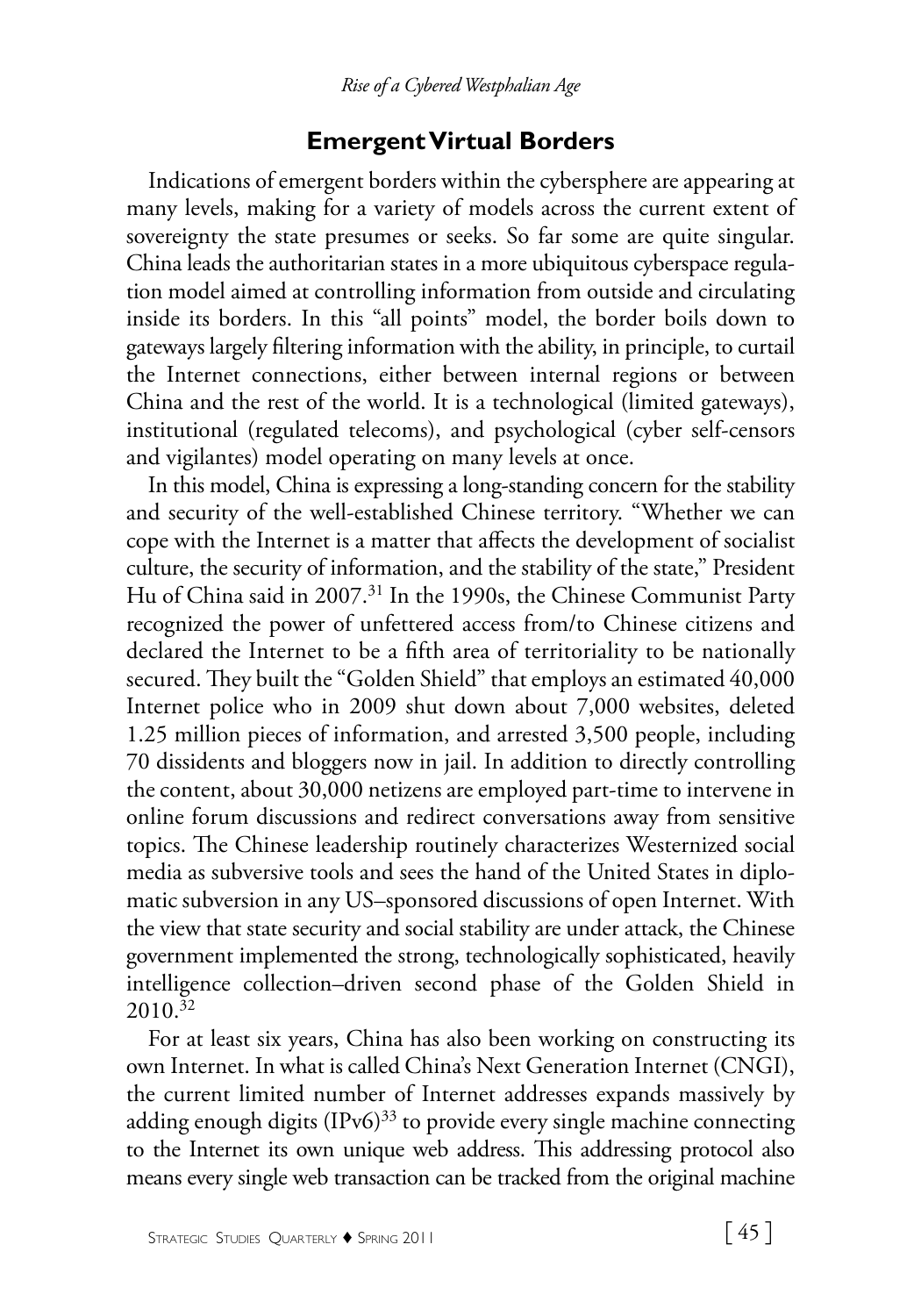to any other, allowing a massive societal control advantage when linked to other rapidly emerging advances in the raw computing speed and storage of computer systems. Not only will three-dimensional online worlds move faster and more realistically, but also every interaction in those worlds can be recorded or individually tracked in real time to the specific machine.<sup>34</sup>

A new, more surveillance-friendly addressing system is useful to the Chinese or any government desiring to control its own borders without having to use proxies or agents to do their controlling. The so-called Great Firewall that Google declined to support in 2010 was in reality the imposition of liability onto ISPs if one of their users accessed forbidden sites or topics.<sup>35</sup> As Google demonstrated, this "intermediary liability" approach to control has its limitations for a nation known to have a cultural preference to avoid proxies.<sup>36</sup>

The justification of these measures as essential for citizen safety against social disharmony, false information, fraud, piracy, and social ills such as pornography is a common theme in the oft-times bumpy path to creating a sovereign border in cyberspace. For example, in 2005 the Chinese announced an upgrade to the national text messaging filtering system with automatic police alerts when false information, reactionary remarks, or harmful activities such as fraud and scams are found in cell phone texts. In December 2005 the vice-minister of the Ministry of Public Safety announced that the upgraded system's 2,800 surveillance centers had tracked about 107,000 illegal cell phone text messages in November 2005. With about 33 percent of the texts associated with criminal fraud activities, 9,700 cell phone accounts were shut down over the month.<sup>37</sup> At the time (2004), Chinese citizens annually sent 218 billion text messages, against which an objectionable number of 107,000 is not even a drop in the bucket. By 2010, however, the addition of supercomputers which can move trilobits per second provided advanced capabilities to filter cell phone text messages centrally. The police, using undisclosed criteria, create lists that cell phone companies must use to scan all customer text messages. Companies must automatically suspend the accounts and report the incidents to police if banned terms are found.

The new technologies have enabled not only massive increases in the intrusive and comprehensive search mechanisms but also more punitive measures against those found to violate the restrictions. During the same period of slowly gaining control of all communications media, the Chinese authorities have closed websites, especially those able to share files, and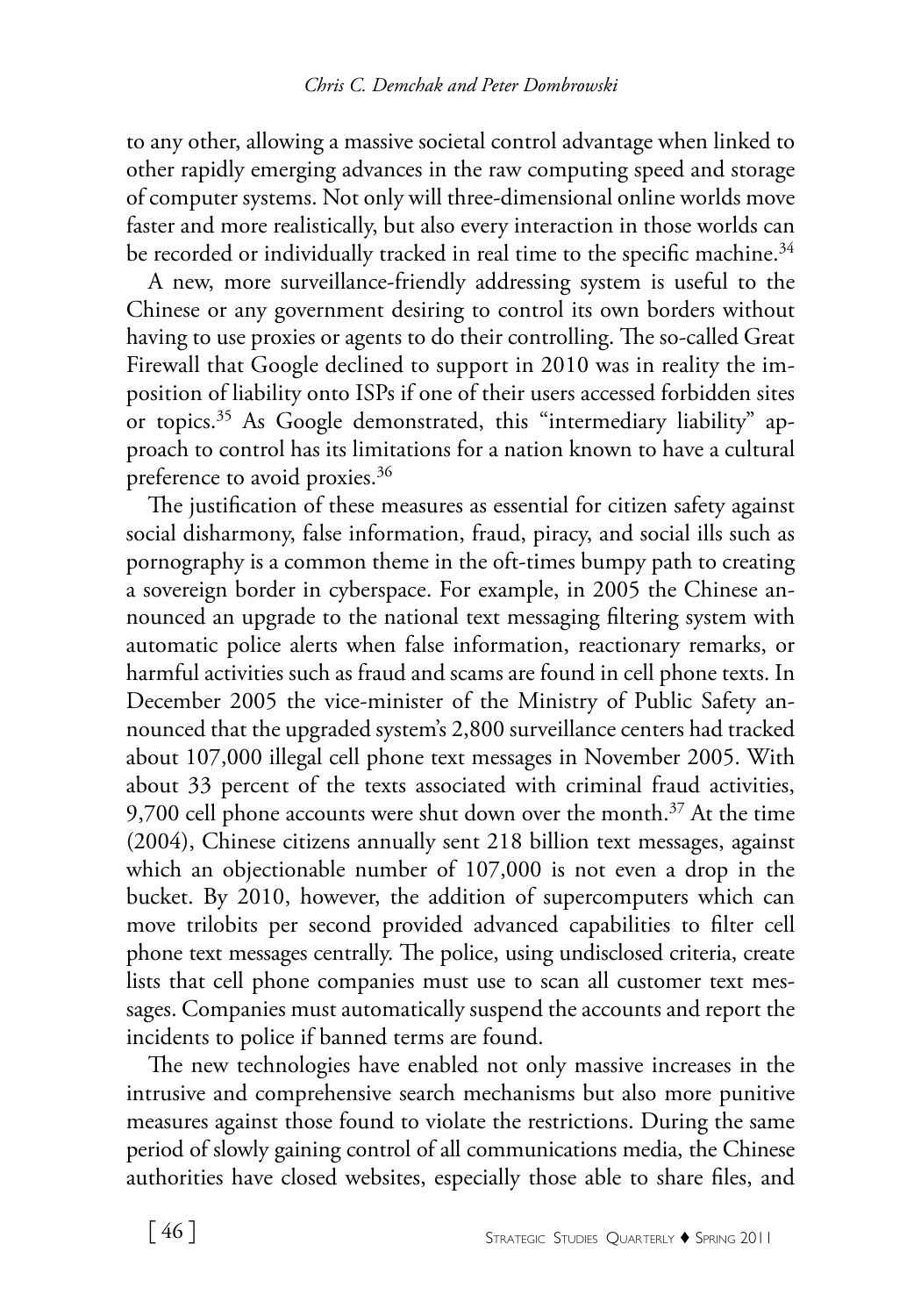increased the difficulty for citizens to have their own sites.<sup>38</sup> Already the Chinese government has channelled the physical access of all web traffic in or out of China through three major gateways in Beijing, Shanghai, and Guangzhou.39 Whether or not the international community approves, China's government is engaged in using the accretion of internal controls on content as a consistent part of a state asserting sovereignty over key aspects of its internal social territory.

Several democratic nations have charted a "key firm" model of regulating the large telecoms, albeit loosely, with the goal of curbing malicious or thieving activity, not information flows. These include Australia and to some extent Germany. Major Westernized, largely European democracies are enacting or strongly considering enacting Internet control measures to prevent theft or abuse of their citizens' personal information and the economic assets of their countries. Others, such as the UK, turned initially to pan-agency coordinating economic or social, but not security, institutions to encourage, monitor, and guide internal Internet transactions. The goal is to curb foreign and local theft of national economic assets and private personal information. More recently, however, even European nations have shown an increasing tendency to see a role for national security controls, although less prominently discussed. In 2008, Sweden passed legislation allowing its national police force's intelligence section to monitor all Internet traffic in and out of the country, whether by Swedish citizens or others. It was challenged widely and loudly by prominent privacy advocates, but the law withstood challenges as a central piece of anti-terror legislation and was institutionally implemented in late 2009.<sup>40</sup> The model is still firm based but is increasingly more focused directly on security.

The path to a national border in cyberspace may not prove as difficult for EU nations as it would for other sectors because cyberspace policies are currently left largely to member states. The level of security varies greatly across nations, and it is unlikely the UK will, any more than France, wait for an EU–wide solution to threats to its own cyber resources or citizens.  $41$ The UK, in particular, has moved incrementally to lay the foundation for a national border, sometimes for political reasons having little to do with cyberspace, such as a national identity card to curb illegal immigration. The rise of serious intrusions into sensitive government networks—at least 300 over the course of 2009—has pushed the island state to construct two agencies with the specific missions of coordinating and informing the tools, tactics, and targets of cyber security across all governmental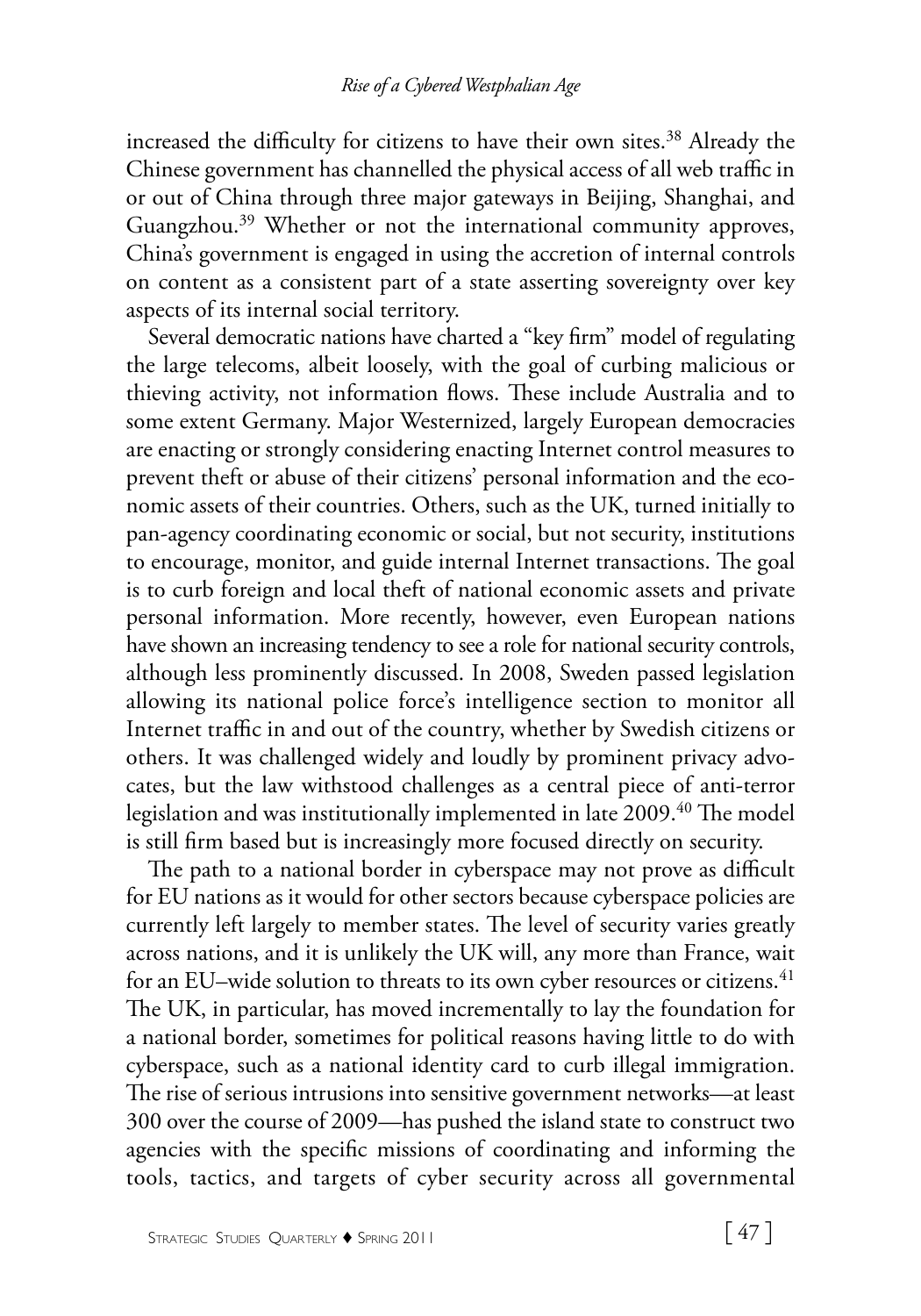agencies.<sup>42</sup> Current trends suggest the UK will be closely behind the United States over time as the elements of a national border in cyberspace are erected, in large part because the UK, as a close partner of the United States, is both more of a target and more informed about its vulnerabilities than other EU nations.

The singular marker of an emerging border, however, is the creation of a military organization—a cyber command—to protect the nation from the kinds of harm that historically only a peer state or neighbor could inflict. For a nation to establish such a unit and publicly declare to have done so, that state is explicitly saying it has territory to defend and the threat to be met poses conceivably an existential threat. Such a unit marks the acknowledgement of a nationally owned space that the nation values and will protect using available and appropriate resources, including regulatory, law enforcement, and military capabilities. That the borders have not yet been recognized by other nations—a key outcome of the long Westphalian process—does not diminish the significance of this institutional declaration of sovereignty to be defended, by definition, in cyberspace itself. While not as advanced as either China or Australia in controlling their domestic Internet access or policing its key industries, the United States in establishing its new US Cyber Command has laid the cornerstone necessary for a national cyber border. The nation has stated an intention to defend against, repel, or prevent whatever could come across its cyber border and do so with its military might and resources if required. The declaratory aspect of this unit is important as a permanent symbol of a new cyber–Westphalian international system. China has government organizations with what Western observers presume are the same missions as Western cyber commands, but they are not publicly named as military defenders of the nation. The "cyber command" model primarily rests on the use of national security institutions for cyber defense at and beyond a border.

#### **Cyber Command—The US Model**

In the fall of 2010, the US Cyber Command became operational after an exceptionally rapid year of institutional and legal preparation.<sup>43</sup> This institutional response to the rise of the cybered conflict age emerged to anchor a future cybered border for the whole nation. Its initial mission was to protect only military organizations from cyber attack, but as soon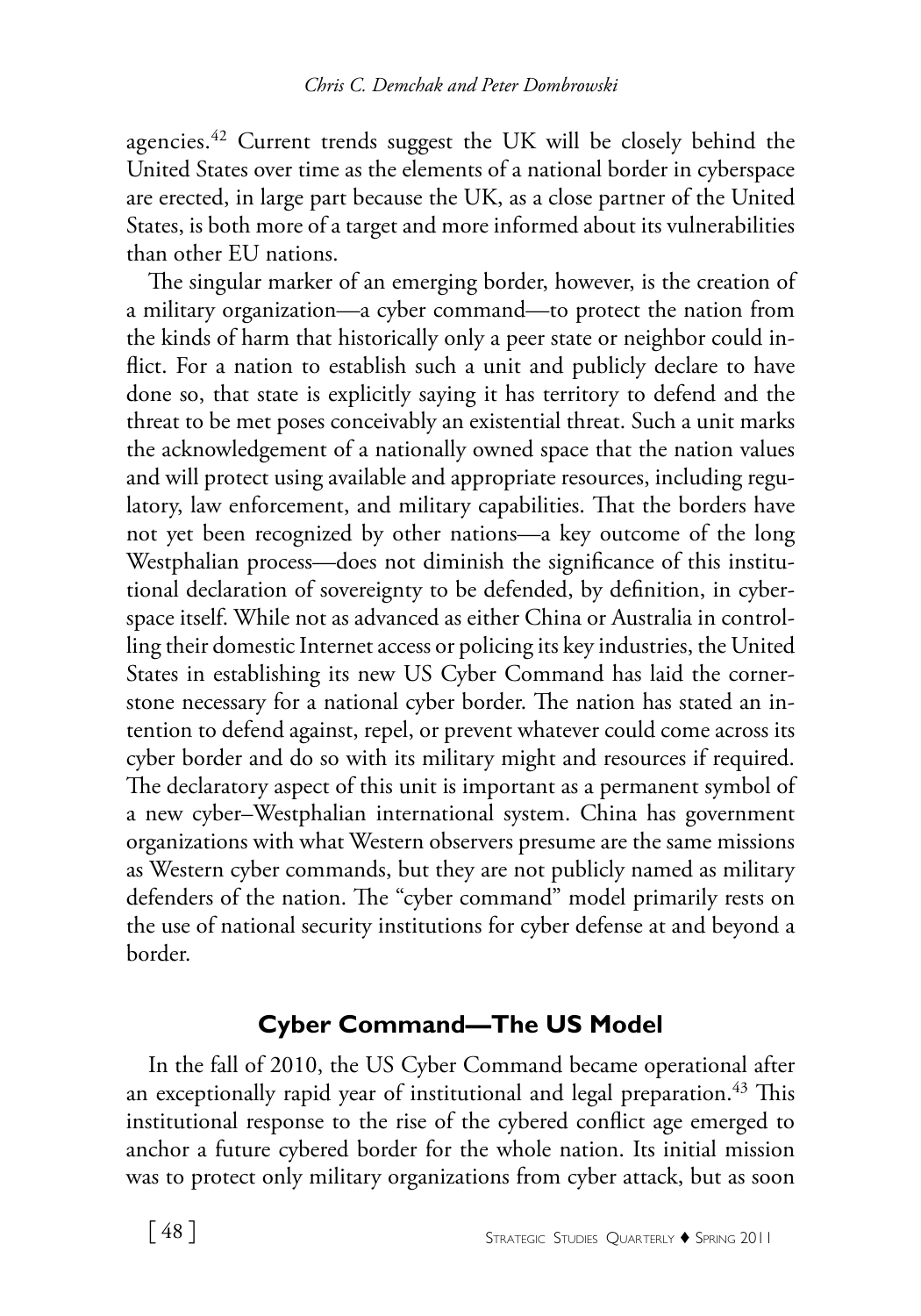as a military unit existed to create a cyber safety wrapper around US critical military assets, political statements emerged about creating the same protection for the whole nation.<sup>44</sup>

From the RMA to net-centric warfare, the United States has a history of providing new models for national-level security organizations, especially military organizations.45 For the United States to announce a new national cyber command automatically provokes a new debate in the international military and legal communities.<sup>46</sup> Whether or not other nations need, want, or can afford to have a singular military unit focused on cybered conflict, their leaders, doctrine writers, and strategic thinkers will contemplate whether they themselves need such a unit when the remaining superpower signals how critical it is for national security.

If patterns of military emulation occurring since World War II hold true, the vast majority of nations will inevitably have something that looks and acts like a national cyber command, whether or not it initially bears that name. Already we have seen nations closely associated with the United States either mirroring it in creating their own cyber command or declaring an interest in having a unit that approximates the functions of US Cyber Command. South Korea, for example, now has a military cyber command after enduring a massive assault in early July 2009.<sup>47</sup> In recent strategy discussions, the United Kingdom, while focused on the cyber protection of the entire society, has begun discussing closer integration of its military cyber resources with its intelligence cyber resources and the challenge of knowing when to use offense versus defense when a threat emerges.<sup>48</sup>

Importantly for the emergence of borders in cyberspace, the US model of a national cyber command has several distinctive elements. First, the unit chosen by national leaders as their initial foray into strategic national security in cyberspace was a military, not a civilianized, internal security agency built for disasters or crime. With the weight of US resources to dedicate to a strategy of purely defensive mitigation from cascading surprise attacks, policymakers chose a natural experiment that clearly reinforced the idea that simply waiting for the attacks to hit and then mitigating the effects inside the physical borders is likely to be devastatingly insufficient. Militaries operate at the edges of nations in the modern state or deployed forward to prevent attacks. Choosing a military to be primus inter pares in cyber security also reinforces the seriousness of the existential threat, as these institutions are historically the last resort of national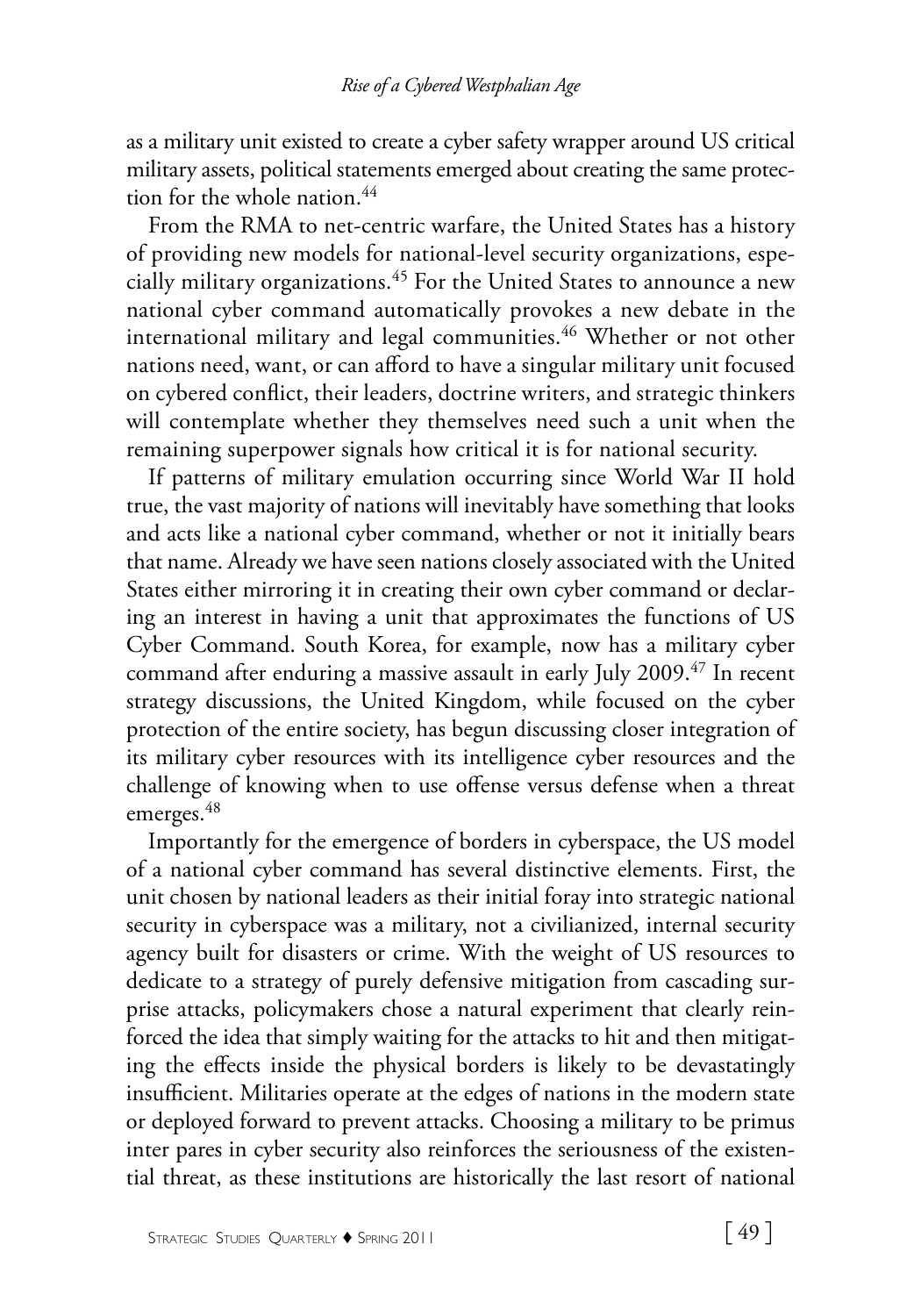survival. Creating US Cyber Command has redirected much of the global conversation about cyber security from merely blunting attacks after they arrive to repelling or disrupting the attacks before they cumulate into great harm. If cyber security is a mission involving military-like actions repelling attackers, then borders will have to be determined to guide when and where these actions can occur.<sup>49</sup>

Second, while the mission of the US Cyber Command is currently to protect US military cybered interactions, the structure of the new command is clearly intended to blend operations to benefit simultaneously from what was traditionally considered offensive and defensive cybered operations and the collection of global intelligence. In cybered conflict, the offensive advantages of the attacker lie in relatively easily attained preemptive surprise using the intrinsic difficulty of predicting cascades in globally large-scale complex systems. The result is that a good defense requires the ability to successfully operate offensively, knowledgeably, and rapidly to preempt the preemptive attack, or at least anticipate it with sufficient time to prepare and mitigate its effects. The peace versus war distinction has very little meaning operationally in the current frontier-like nature of global cyberspace, and the US Cyber Command model directly acknowledges the loss of this strategically and internationally accepted distinction by dual-hatting its commander as the head of the premier electronic intelligence agency, the NSA, and the military commander of the new cyber command.50 In that Hobbesian choice, the blend of intelligence and a decision to act offensively occurs in the internal deliberations of one man subject to national laws but able to act quickly and knowledgeably if necessary.<sup>51</sup>

That the cyber command has the ability to attack, defend, and collect information globally is an innovation critically important not only for the United States but also for the wider international community resolutely tied to seeing conflict and peace as distinct. While the concept of a Cold War or an international crisis is routinely understood and used in characterizing disagreements, war is distinguished from peace to clearly politically and psychologically guide international institutional actions, negotiations, and strategic expectations. Unfortunately, cyberspace by its dual-use nature and ubiquity can be simultaneously hot, cold, warm, or turbulent in different parts of the world. The US innovation made it clear the last superpower thinks security rests on acknowledging that emerging reality with a unit commanding serious attention by would-be attackers.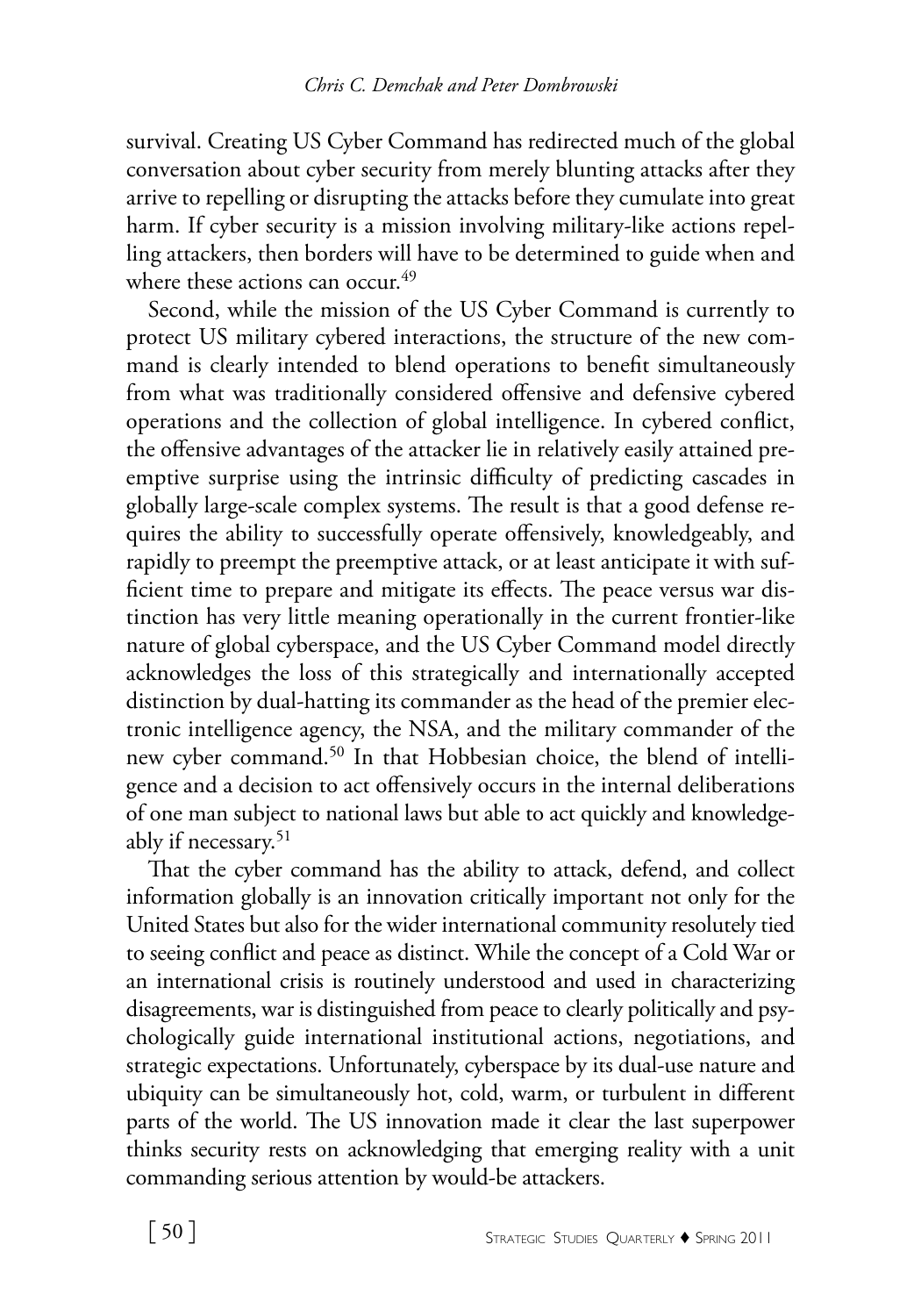Put differently, the model demonstrates a conclusion—that offense, defense, and extensive knowledge collection are needed to be secure—and a hypothesis that the best way forward is to build on the already organized structures of a military. For the vast majority of European democracies which have a great deal of difficulty in publicly and politically endorsing offensive measures in cyberspace, cyber security institutional adaptations have been incremental, mired in lengthy debates on civil liberties and economic progress threats. The exceptionally rapid implementation of the cyber command model by the United States has broken the allies' collective cognitive logjam. Now, whether or not senior leaders agree in principal with the solution, they are discussing new organizations and responses for repelling a threat capable of existential damage; not just burglary or theft, but massive undermining of the economic health of the state. The developments of the Confiker worm, widening ravages of international cyber crime, and lastly the unsettling discovery of Stuxnet and its success in a critical infrastructure have sparked a strong new interest in the US model, at least as an alternative.

Becoming more widely accepted is a growing national need to consolidate the efforts of the state for protection against an extraordinarily complex set of possible hidden, lightening fast, and massive threat avenues. It occurred to every successful medieval leader that one needs moats, walls, watch towers, and guards, but also one must have rapid-reaction horseand/or ship-mounted units to keep the worst attackers far from the capital. A national unit blending all those age-old functions in cyberspace becomes a logical consideration.52 Within a year of constructing two distinct units for cyber security—one at the Cabinet level—the change of British government in 2010 resulted in a stronger link between these units and budget increases for cyber. Furthermore, the new government declared cyber threats to be a top-tier national security issue.<sup>53</sup>

Similarly, in late 2008, France published the first defense white paper since 1994 and not only added the concept of whole-nation security but also elevated cyber security to one of four key national threats. The mission was to create an institution capable of guiding the other agencies in protecting the entire nation's national cyberspace. In the process a small, formerly secretive organization has become its central and publicly discussed Agency for National Information Security (ANSSI). Over the course of its first year of existence, 2009–10, the organization has helped research and justify legislation to allow further central control of defensive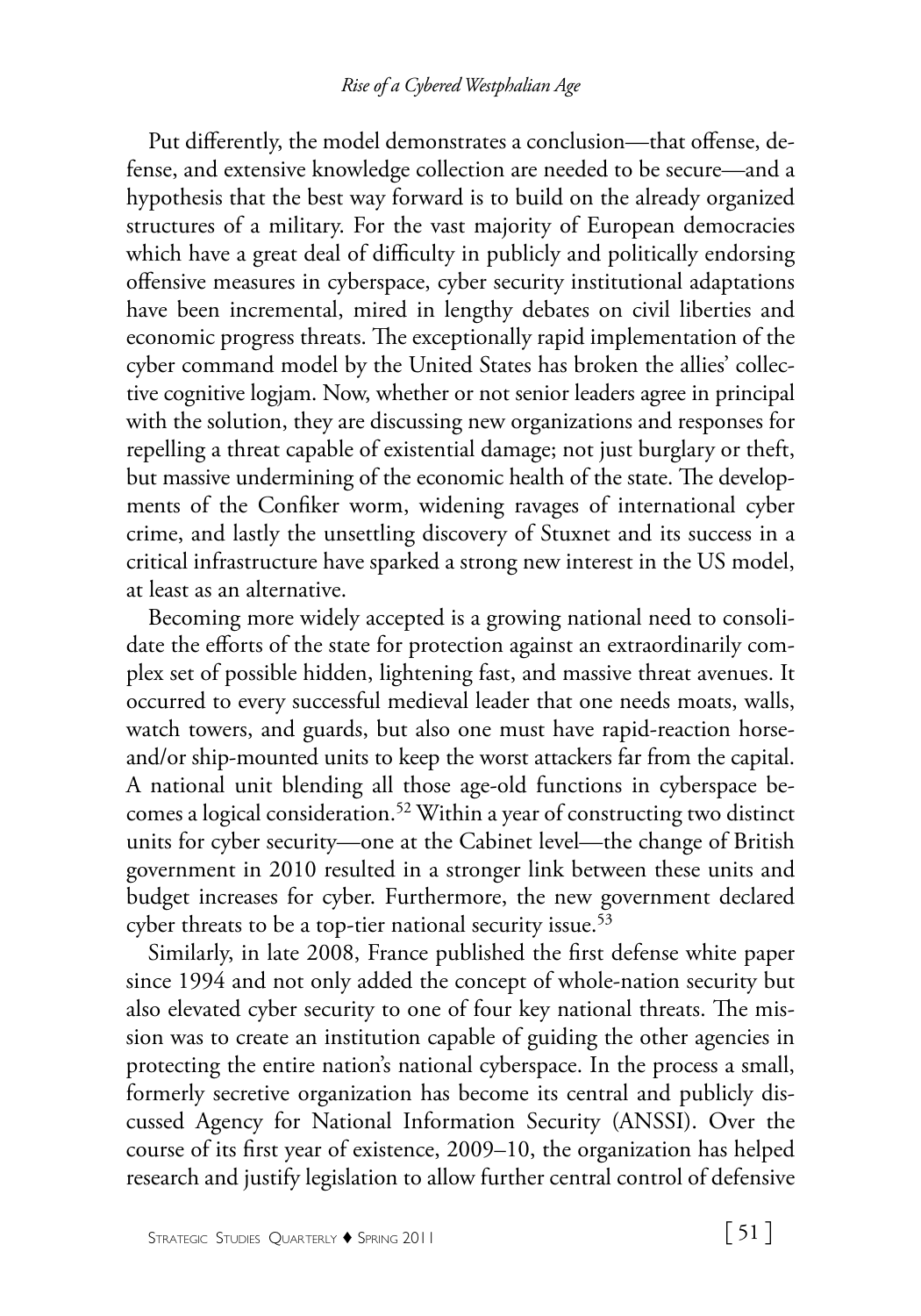and, if necessary, offensive national cyber means.<sup>54</sup> Other nations, especially those with limited cyber resources such as the Baltic States, are notably pushing strongly for NATO as a military organization to be designated as guarantor of their national cyber security, especially if cybered means accompany physical assaults to undermine the nation's resilience.<sup>55</sup>

Third, by making US Cyber Command across rather than separate from the four military services, the new organization carries within it the seeds of its future elevation in importance for the nation. As concepts for repelling attacks aimed beyond military forces at the heart of the United States have begun to coalesce politically, critical practical decisions will be made about where the tripwires are to be virtually drawn and maintained. The model does not make a small unit that simply supports other government actors in the military. Rather, its size, prominence, and position atop subordinate service-only cyber commands reinforce the universality and possibly existential importance of the task to the whole nation beyond the .mil community. All the services are involved, and all of them are required to contribute to a coordinated national response to a major event involving US military elements. Only a few threats––such as nuclear war and terrorism––have forced such rapid, unequivocally collective and ubiquitous responses beyond traditional physical domains of land, air, sea, and space.

Recently, a memorandum of agreement between the US Department of Defense and the Department of Homeland Security (the lead agency for national cyber defense for government agencies and critical infrastructure) formally initiated a process for the DoD to aid the DHS in the event of cyber-related catastrophes. The memorandum clearly invoked the direction of the support from the cyber-saavy DoD (read NSA and US Cyber Command) to the cyber-responsible but overwhelmed DHS.<sup>56</sup> In this, another step is taken toward a national notion of a cyber territory to be defended, a virtual space involving the whole of the society. The terms of crossing over from border and outward duties for the military to inward, more-domestic missions as a function of an anticipated cas extremis underscores both the importance and the need to have identified the border itself to regulate these agreements.

Fourth, the offensive operations mission of any cyber command working for a democracy underscores the need for other democracies to establish their own borders in cyberspace to demand noninterference in practice as well as de jure. The US Cyber Command model leaves unanswered the question of bad actors operating from within one democracy operat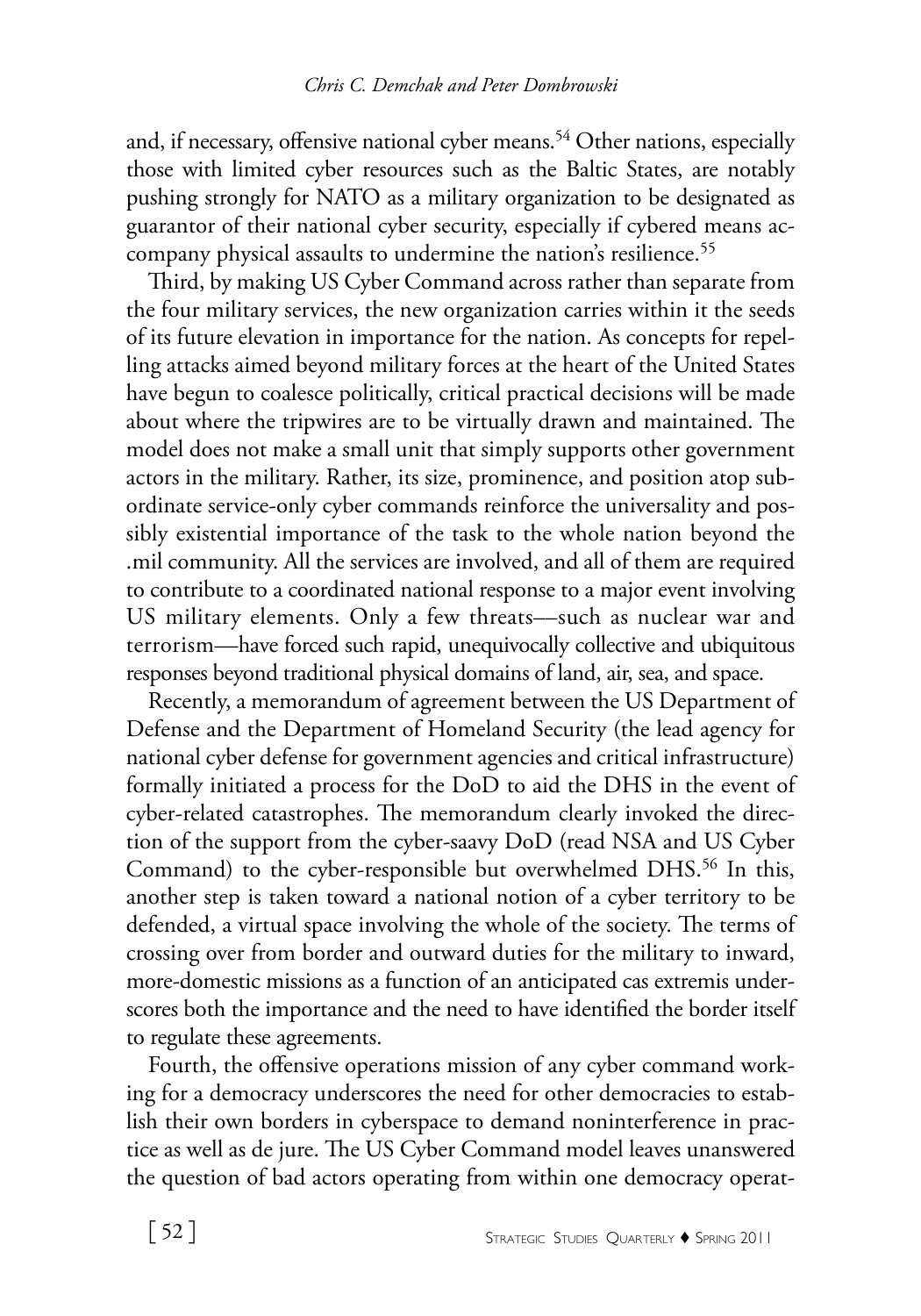ing outward to harm other democracies. This lack of clarification of the precise operational rules of engagement and reach was left unresolved in part because the debate on that legal authority alone could have stalled the creation of the cyber command and the defense it provides.

Leaving the debate open to discussion with allies and other democracies allows for parsing out the actions of allies, especially in NATO. Experience will channel the next range of evolutionary steps for all concerned, but there is an unspoken presumption, especially among senior NATO partners, that Western democracies in particular are united in wanting security in everyone's cybered systems. Nonetheless, while the United States is unlikely to see its new cyber command as threatening allies, that benign assessment is not universally shared. Many parties on the left in many European states are routinely concerned, with good historical reasons, about the concentration of power in government hands. For example, Germany is creating a centralized cyber-crime facility that would support de facto if not de jure an emerging all-source cyber-crime service. The facility will be built, but the unified analysis seen as key will not occur among permanent cadre due to Green Party politicians' fears of concentrated data on citizen actions being in the hands of the federal government. As a result, the facility will be more of a repository that individual agencies may consult as needed. The deliberate dispersal of organizational interaction defeats the concept intrinsic to an organization such as US Cyber Command or, for that matter, a centralized cyber security operations center (CSOC) as set up in the UK.57 This fear, however historically justified and currently endorsed, is more likely to view the US development of a virtual border with skepticism and some concern with the extent that a military cyber command is attached. In particular, they are likely to be more interested in a border in cyberspace for their own nation to have the ability, if necessary, to constrain US government actions in cybered preemption that are anticipated to harm European citizens.<sup>58</sup>

At the end of the day, both friends and enemies will be further incentivized to consider their own ability to demarcate in boundaries and defend in institutions their own national slice of cyberspace.<sup>59</sup> Creating US Cyber Command is only one mark of transformation, but it further accelerates the state-level interest in acquiring greater control of the uncertainties of the rapidly declining cyberspace frontier. This transformation is not only natural for the new cybered conflict age, it may be desirable for a future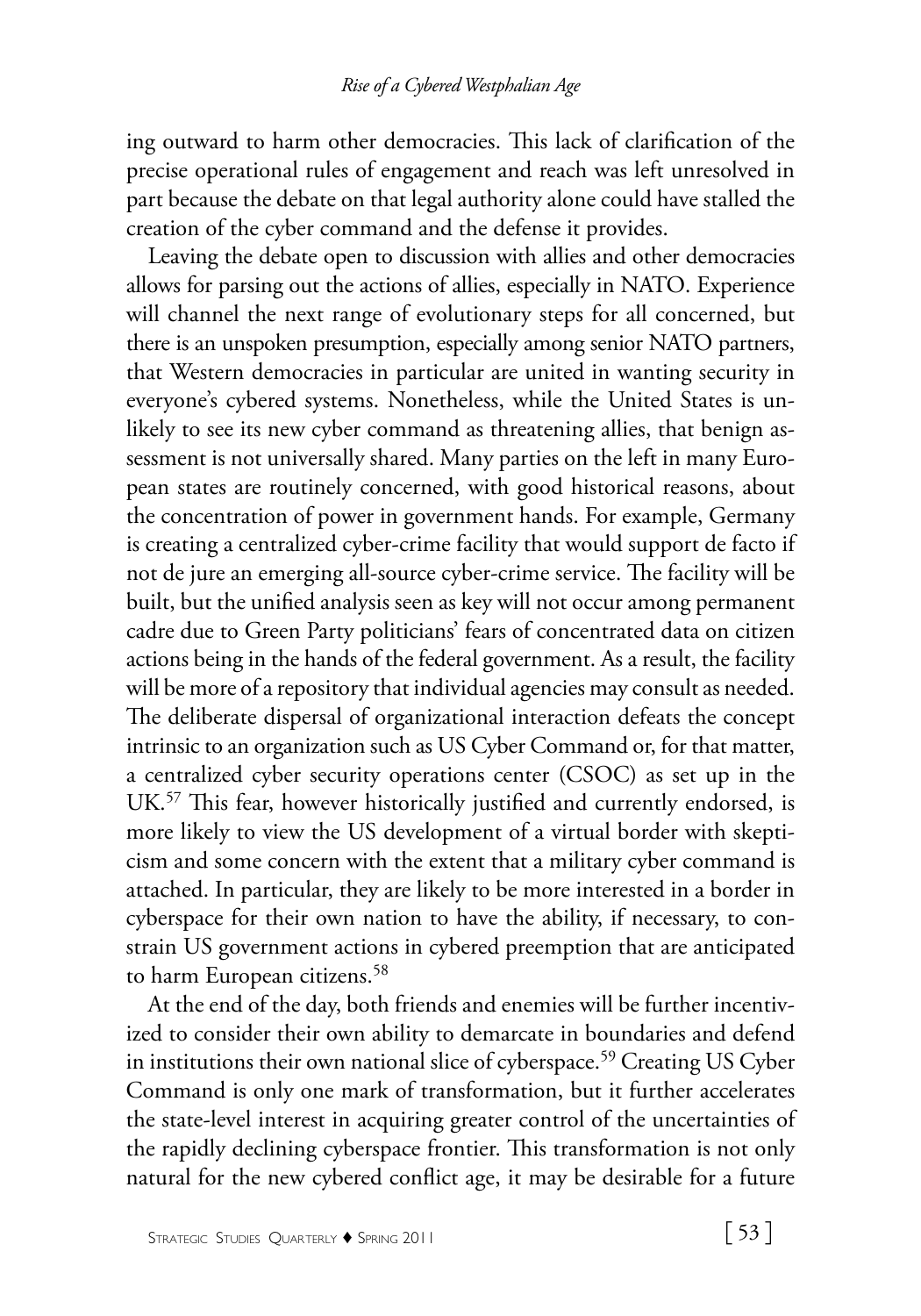civil global society still interconnected but with international rules guiding interactions.

### **Resuscitation of International Relations Theory and History**

With the establishment of borders in cyberspace, everything we know about deterrence, wars, conflict, international norms, and security will make sense again as practical and historical guides to state actions and deliberations. With a border in and enforced by technological means, also essential will be the means to monitor who is electronically crossing the line in the virtual sand and whether that passage of bytes is permitted by national law, either criminal, civil, or national security. These means will have to be maintained and adapted to emerging new threats. These mechanisms will be a combination of encryption, unique machine/user identifiers centrally controlled, and local hardware-human "bio"-metrics. No more would the near-Herculean task of tracking bad cyber actors on a massive scale hinder a normal civil society's desire for a functioning mechanism to deter that source of harm. A border in cyberspace necessarily presumes some form of verifiable and current originating data for everything trying to pass into the nation, from bytes to malware to phishing or mass assaults. The nature of connectivity and emergence of other states means bad data which comes from someplace will necessarily come from some territory of some state with overarching responsibility for allowing such transmissions to continue. No longer can a state claim it is not harboring those attacking every .mil address in the United States while encouraging their internal development of "patriotic" hacking skills and a blind eye to those who hack outwardly only.<sup>60</sup>

In the bordered future world of digitized states, actual hot war will also be forced into expressions that can be recognized. Cross-border attacks will be regarded as such, even if largely cybered in their characteristics. If the sponsoring state refuses to stop the attacks or to allow the defending state to reach inside its territory to stop them, then the sponsoring state can be presumed to support them. Conditions much like the onset of war can then be said to exist. Wars albeit cybered will have all the pieces we have seen over the course of centuries, to include tensions, collateral damage, revenge myths, and arms races. We will deal with war as well as its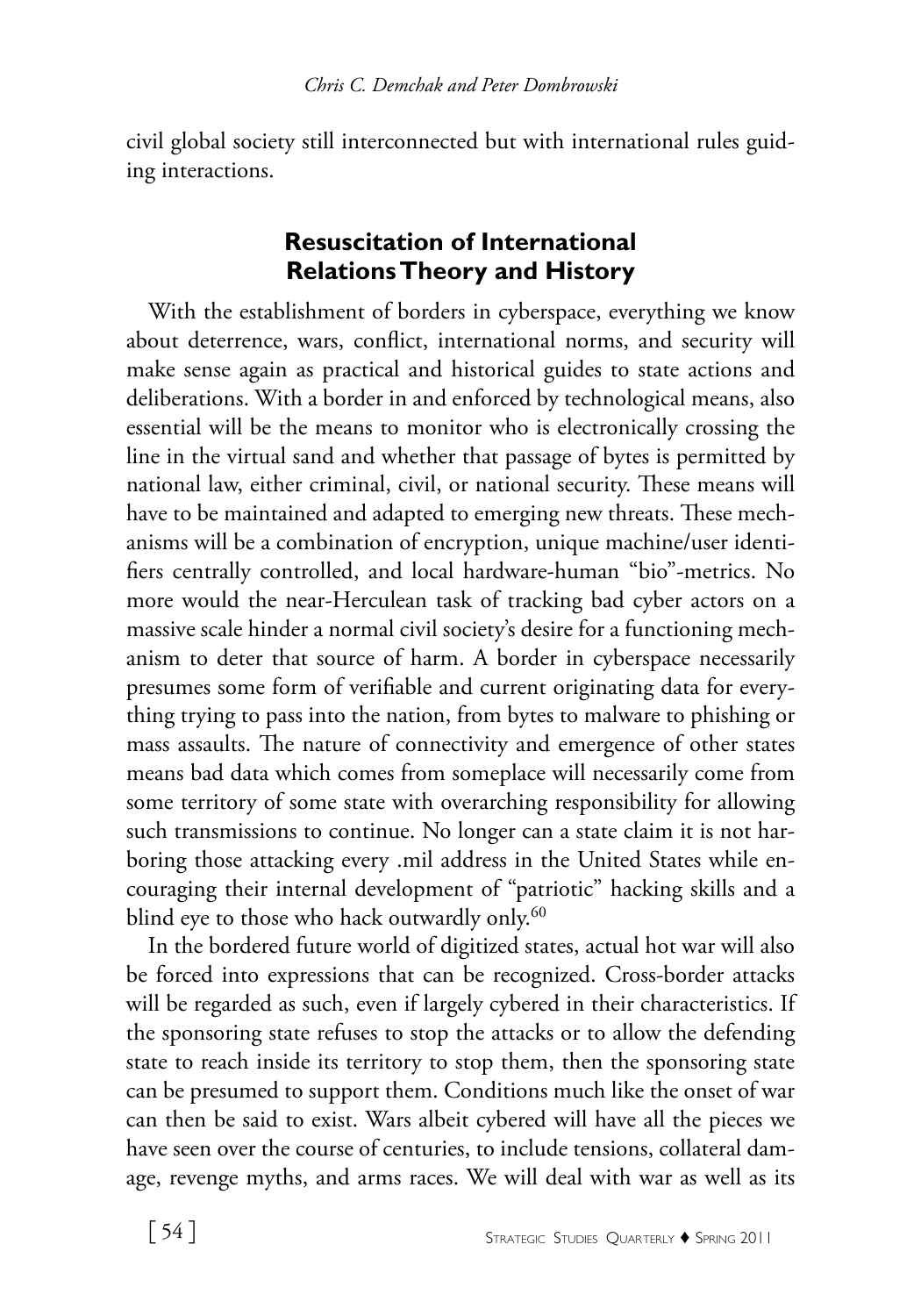phases in warmth, cooling, and even termination en route to civil or at least calm relations as well as we were likely to do without the Internet.

It is not clear what alternatives exist in any case. It is far from clear that global civil society was enhanced in the world's poor or floundering regions by freewheeling access to every human pathology allowed by the two decades of the Internet. Those who benefited from the looseness already had a civil society in their national democracies and standards of decent behavior plus social norms on predatory behavior. Nor was the civil society goal of fairness and stable international development advanced by the wholesale secret extraction of technological advantage by one large mercantilist nation in particular pilfering massively and widely the industrial hard drives of other more-advanced nations. Those states whose firms and societies paid for the research and development have lost competitive advantage across their economies not only in jobs but also in basic resources on which to build future technological advantages. The communities of love and toleration envisioned by Rheingold in the 1990s did not flower save in small middle/upper–class educated communities; even social networking sites quickly developed predators, cyber bullys, and stalking. Today, even the original uptopian social chat site, "the Well," refuses anonymity.<sup>61</sup> It seems communities of hate, exploitation, and fraud grow as fast, if not faster, than the open, sharing, and enhancing virtual societies.<sup>62</sup>

With the rise of a national interest in protecting their own cyber turf, international norms will be negotiated state by state, region by region, coalition by coalition, and international regime by international regime. Cyberspace is man-made, and its commons-like characteristics can be negotiated across borders just like food production and safety, trade subsidies and streams, banking reserves and credibility, and even whaling. Life on, around, and through the virtual borders will be as turbulent, semistable, and prone to smugglers, free riders, would-be upstarts, and annoyances as the physical borders are now in harbors, airports, land crossings, and maritime lines of control. According to British prime minister Gordon Brown in 2009, "Just as in the 19th century we had to secure the seas for our national safety and prosperity, and in the 20th century we had to secure the air, in the 21st century we also have to secure our position in cyberspace in order to give people and businesses the confidence they need to operate safely there."<sup>63</sup>

Many unique concerns of key nations will continue as well, perhaps easier to pursue when national cyber borders are consensed upon. For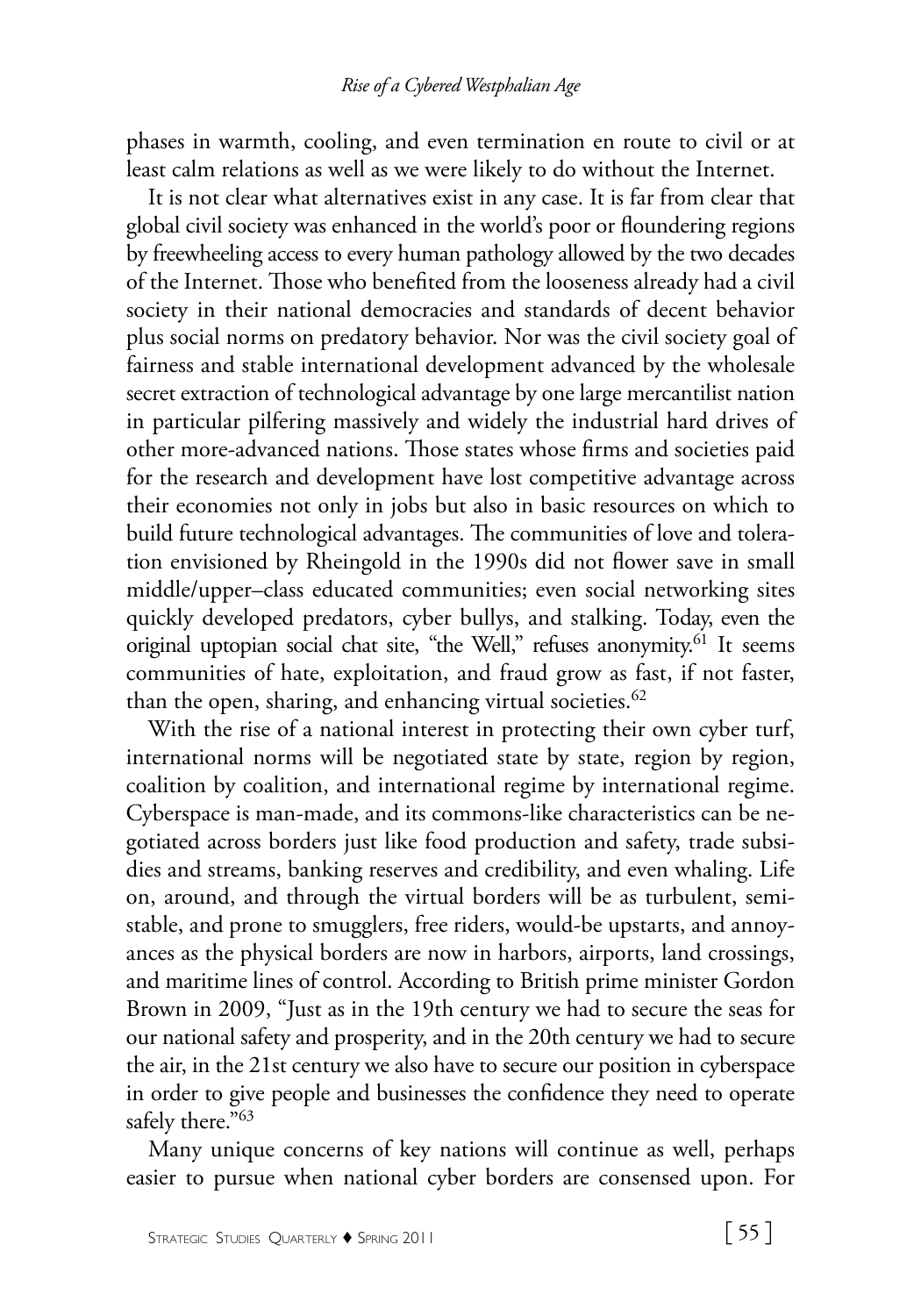example, one would expect no change in Germany's demand for national cultural reasons to close its ports to neo-Nazis and chase smuggled peerto-peer Internet sites that encourage attacks on brown-skinned people, just as Saudi Arabia will close off pictures of women in positions of power and chase P2P porn sites and dissidents internally. The Chinese bureaucracy will refuse to agree to international constraints on its national right to execute addicted online game fanatics who commit crimes and jail those who smuggled pictures of the Dalai Lama or a real CNN headline internally. Tunisia and Libya will simply not talk about their internal controls and demand the usual physical rights to do technologically what they will. Status quo pro ante will adapt to the emerging topology across the globally connected socio-technical world.

 Today, the United States has declared cyber threats to be at the top ranks of national security concerns, created a new major military unit, and moved along a multitude of fronts to shore up its own national ability to forestall destructive cybered cascades operating from cybered means. But normalcy also requires recognition of the international community's role in reducing interstate cybered threat just as borders may rise to protect a particular state. If attackers are limited by borders in the number of states they can attack at once using cybered means in their operations, they are forced to forage for weaker national structures or concentrate their resources on their main objectives. More states will be unaffected by mass attacks and will be able to develop essential internal and collective regional resilience to the surprise attack that the sheer complexity of cyberspace inevitably allows.64 The more unaffected states there are who are also allies, the more likely these unaffected states will have the resources to offer mutual support to defending states.

Finally, the United Nations as an international forum negotiates between states whose roles, responsibilities, and territories are established. Its agencies and commissions will provide mechanisms for nations to quietly and practically cooperate even if they publicly are at odds. When cyberspace becomes a more normalized international system for modern states, one might see cyber ambassadors at UN agencies or cyber attachés at embassies to physically and rapidly calm crises or to coordinate responses if cyber systems are under assault.<sup>65</sup> Rules of conflict resolution and acceptable cybered civil society engagement are collectively, not individually, developed and enforced. When states are cybered entities with sovereign boundaries and can represent and defend themselves in the face of cybered conflicts, a relatively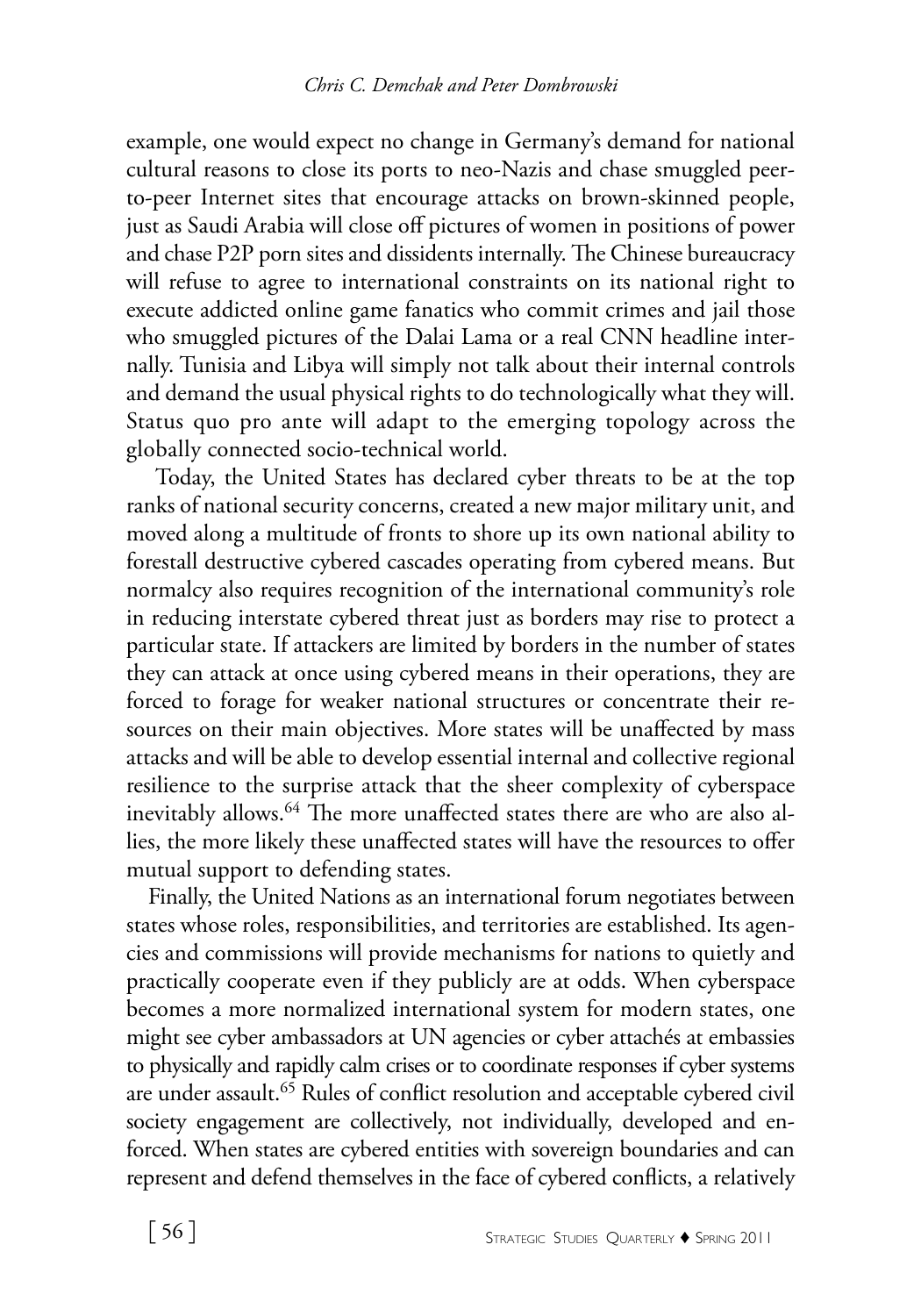less predatory and chaotic era of cybered states and rule regimes is likely as the globe continues its relentless digitization across all facets of human society.

#### **Conclusion**

In the near future, states will delineate the formerly ungoverned or chaotic cybersphere by formal agreement. In the new cyber–Westphalian process, digital regions complete with borders, boundaries, and frontiers that are accepted by all states will inevitably emerge. The rising virtual mirroring of what has been painfully carved out in the concrete world is not all that undesirable for societal stability, economic returns, and international security. Individuals, a wide variety of social organizations, and, certainly, most forms of commerce thrive on order and regularity. In the material world, we know how to handle cross-border wars and attacks in ways that we struggle nearly in vain to handle cross-border embedded, grey threats masked by the density of modern processes. In the cybersphere, borders will emerge internally within nations as well as externally as the usual commercial and personal security bulwarks against free riders and thieves. Once the borders have emerged, police and national laws will hold sway as they do today in the modern nation-state. However, in much the same way as they operate today in the physical world, attacks across borders will become state responsibilities, whether or not the state approves or guides the attacks.

As the process emerges from inklings to the self-evident, the implications of pulling cyberspace back into the known world of international relations are profound. Today a rough consensus is emerging that something about the frontier nature of the web has to be regulated, either by individual states or by enforceable international regimes. But until the last few years and the dramatic success of the Stuxnet attack, the debate was as much about an international regime as it was about a nation-by-nation response. The international regime approach, however, is fraught with time and attribution difficulties. Not only can such a regime take decades to build, enforcing it as the web stands today will require the very thing current topology of the web does not offer—a way to verify the identity of (and therefore sanction) the violator. The result is, wittingly or unwittingly, individual states have started down the path on their own toward controlling the way the web affects their citizens, organizations, and critical elements of the society. The transition, of course, still lies ahead. **NO**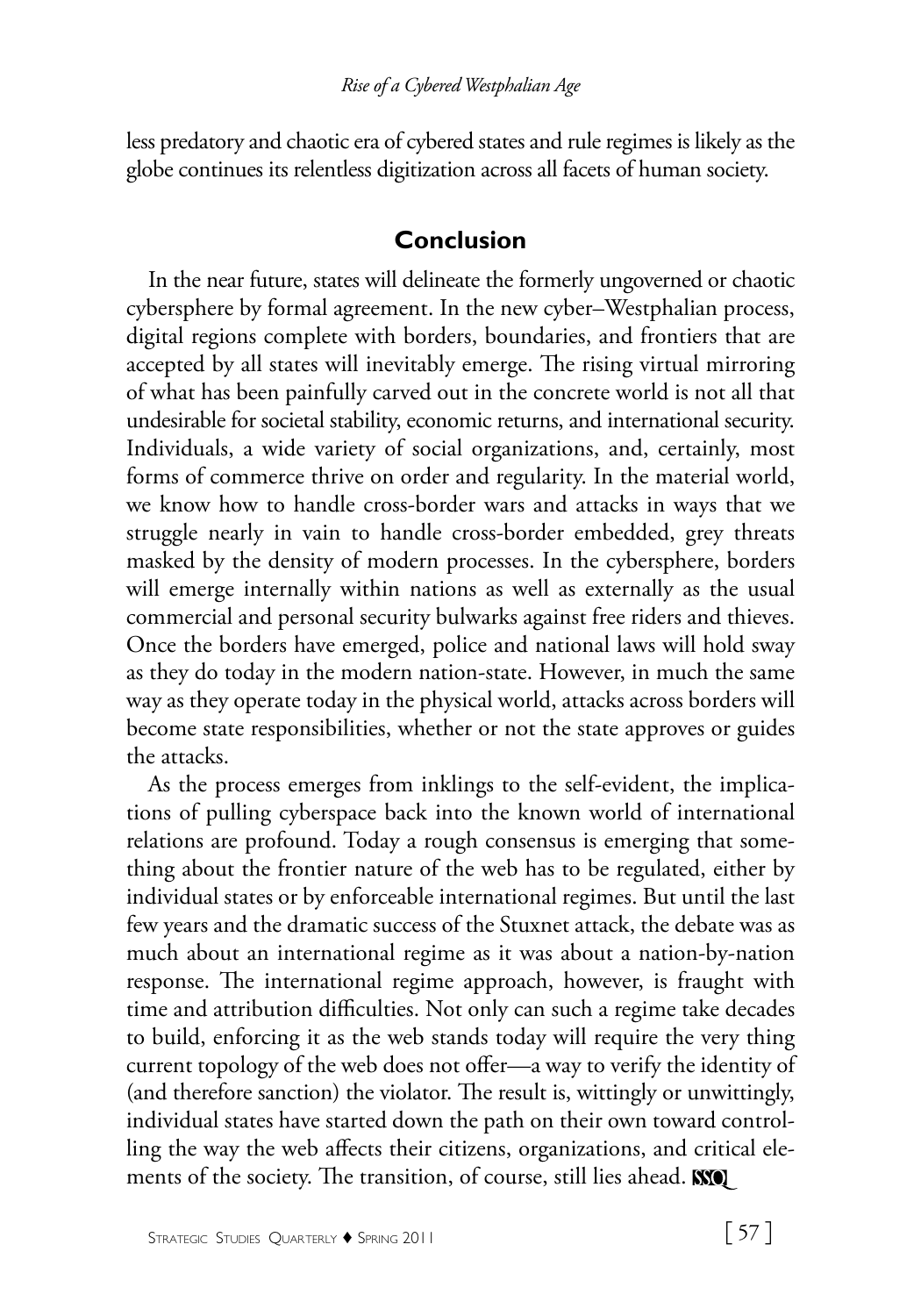#### **Notes**

1. *Cybered conflict* differs from *cyber war* or *cyber battle*. The latter is fully technological and could, in principle, be conducted entirely within a network. It is normally a component of the former. A cybered conflict is any conflict of national significance in which key events determining the path to the generally accepted outcome of the conflict could not have proceeded unless cyber means were nonsubstitutable and critically involved. The terms are distinctively and deliberately used in this article.

2. Nicolas Falliere, Liam O. Murchu, and Eric Chien, 2010. "W32.Stuxnet Dossier: version 1.3," http://www.symantec.com/content/en/us/enterprise/media/security\_response/whitepapers/w32 \_stuxnet\_dossier.pdf.

3. Susan W. Brenner, "Distributed Security: Moving Away from Reactive Law Enforcement," *International Journal of Communications Law & Policy* 9 (December 2004).

4. For example, as the critical infrastructure of Westernized nations such as the United States is moving online for automated 24/7 services with less labor or greater precision, the loss of a central server for the infrastructure of even small communities could prove devastating. In early 2010, a thief stole the one single computer running the automated system providing clean water for the town of Molalla, OR. Had the thief wanted to harm the citizens, taking over the computer remotely to disrupt or destroy the water filtration system would have been exceptionally easy. Even the apparently mistaken theft could have been worse had the thief simply used the machine in situ to ruin the filtration system or poison it. "Theft In Molalla [Oregon] Reported To Department Of Homeland Security: Computer Controlled Town's Water System," *KPTV.com Homepage: Portland News*, 26 March 2010.

5. Isaac Porche, "Stuxnet is the world's problem," *Bulletin of the Atomic Scientists*, 9 December 2010.

6. David E. Sanger, "Iran Fights Strong Virus Attacking Computers," *New York Times*, 25 September 2010.

7. J. B. Michael et al., "Integrating Legal and Policy Factors in Cyberpreparedness," *Computer*  43, no. 4 (2010): 90–92.

8. Threats are considered so serious that cyber-security officials are now expected to have training in known hacker methods. Bill Gertz, "Inside the Ring: Hacker Training," *Washington Post*, 4 March 2010.

9. Nigel Kendall, "Global cyber attacks on the rise: 75 percent of companies have suffered a cyber attack, at an average cost of \$2 million, says Symantec security survey," *Times* (London), 22 February 2010.

10. Gillian Wong, "Chinese police shut down hacker training business," *Washington Post*, 8 February 2010.

11. The history of the American railroad, for example, included reaching out to the towns along its path to control the uncertainties that independent but gouging store owners imposed on the passing freight lines and passengers. Renate Mayntz, "The Changing Governance of Large Technical Infrastructure Systems (LTS)," in *Conference Paper: Complexity and Large Technical Systems*, Meersburg, Germany, 2008.

12. Given human history, it does not much matter what precisely initiates the conflict; rather, it is the dependence of one or both parties on a pass, waterway, or global underlying socio-technical system that determines the targeting on those items. Nomads had no fixed address, but they certainly had a sense of their rights to seasonal food crops and were willing to fight to exclude other groups to assure their own survival. R. L. O'Connell, *Of Arms and Men: A History of War, Weapons, and Aggression* (London: Oxford University Press, 1989). See also Charles Tilly, *Coercion, Capital, and European States, AD 990–1992* (Malden, MA: Blackwell Publishers, 1992).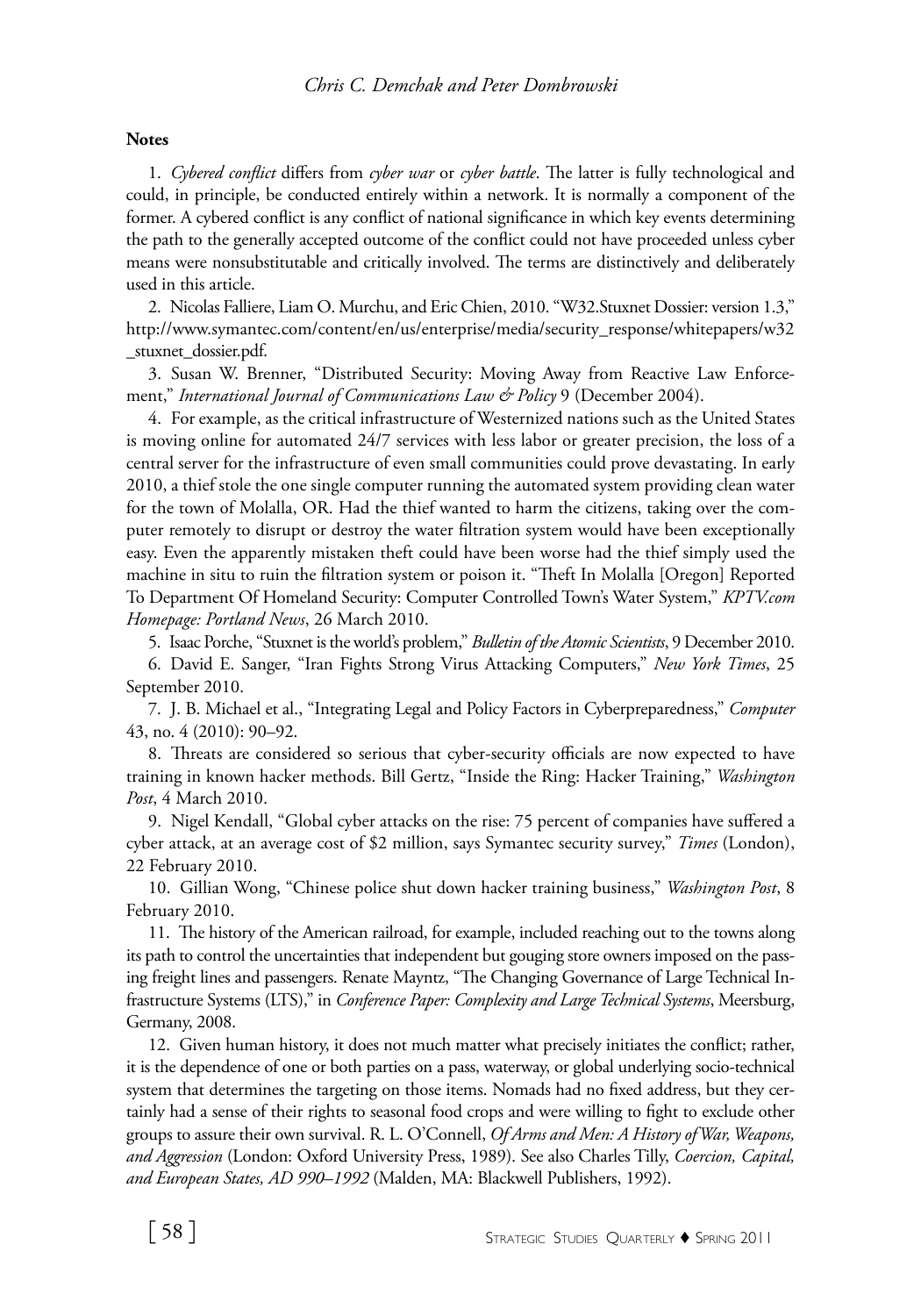13. Stephen Krasner, "Shared Sovereignity: New Institutions for Collapsed and Failing Status," *International Security* 29, no. 2 (Fall 2004): 85–120.

14. Charles Tilly, "Cities and States in Europe, 1000–1800," *Theory and Society* 18, no. 5 (1989): 563–84.

15. Rajesh Tandon and Ranjita Mohanty, "Civil Society and Governance: A Research Study in India," in *Global Comparative Research Study on Civil Society and Governance* (Sussex, UK: Society for Participatory Research in Asia, 2000).

16. Joseph S. Nye Jr., "Cyber Power," Harvard Kennedy School, 2010, http://belfercenter .ksg.harvard.edu/files/cyber-power.pdf.

17. Duncan B. Douglass, "An examination of the fraud liability shift in consumer cardbased payment systems," *Economic Perspectives* 33, no. 1 (1st qtr., 2009): 43–49.

18. Ross Anderson et al., "Security Economics and European Policy," in *Managing Information Risk and the Economics of Security*, ed. Eric Johnson (New York: Springer, 2009), 55–80, http:// weis2008.econinfosec.org/papers/MooreSecurity.pdf.

19. D. Lindsay, "Liability of ISPs for end-user copyright infringements," *Telecommunications Journal of Australia* 60, no. 2 (2010).

20. Michael Evans and Giles Whittell, "Cyberwar declared as China hunts for the West's intelligence secrets," *Times* (London), 8 March 2010.

21. Elinor Mills, "Web traffic redirected to China in mystery mix-up," *CNET*, 25 March 2010.

22. This effect, according to John Mallery, is a national cyber security means of increasing the "work factor" of the bad actor. The key strategic goal of cyber defense is to raise the work factors for attackers and to lower them for defenders. Work factors are conceptualized along dimensions of computational complexity, cost, cognitive difficulty, risk and uncertainty, cultural factors, and information differentials. See John C. Mallery, "Towards a Strategy for Cyber Defense," presentation at the US Naval War College, Newport, RI, 17 September 2010.

23. Douglas M. Gibler, "Bordering On Peace: Democracy, Territorial Issues, and Conflict," *International Studies Quarterly* 51, no. 3 (September 2007): 509–32.

24. Narushige Shiode, "Toward the Construction of Cyber Cities with the Application of Unique Characteristics of Cyberspace," *Online Planning Journal*, 1997, http://www.casa.ucl .ac.uk/planning/articles21/urban.htm.

25. On this point of curbing outward attacks, a functioning government controls the means of violence within its nation and that would include the means of enabling one of its citizens to attack another nation without governmental approval.

26. Kathrin Hille, "How China polices the Internet," *Financial Times* online, 17 July 2009.

27. Joel F. Brenner, "Why Isn't Cyberspace More Secure?" *Communications of the ACM* 53, no. 11 (November 2010): 2.

28. Paul Cornish, Rex Hughes, and David Livingstone, *Cyberspace and the National Security of the United Kingdom* (London, UK: Chatham House, 2009).

29. Martin C. Libicki, *Cyberdeterrence and Cyberwar* (Washington: RAND, 2009).

30. Pam Benson, "Computer virus Stuxnet a 'game changer,' DHS official tells Senate," *CNN*, 17 November 2010.

31. Michael Wines, Sharon LaFraniere, and Jonathan Ansfield, "China's Censors Tackle and Trip Over the Internet," *New York Times*, 8 April 2010.

32. Ching Cheong, "Fighting the Digital War with the Great Firewall (op-ed), *Straits Times*, 5 April 2010.

33. Three of the world's largest sites are banding together with two of the largest content distribution networks, Akamai and Limelight, coordinated by the Internet Society, to declare 8 June 2011 World IPv6 (Internet Protocol version 6) Day. "Google, Facebook and Yahoo Partner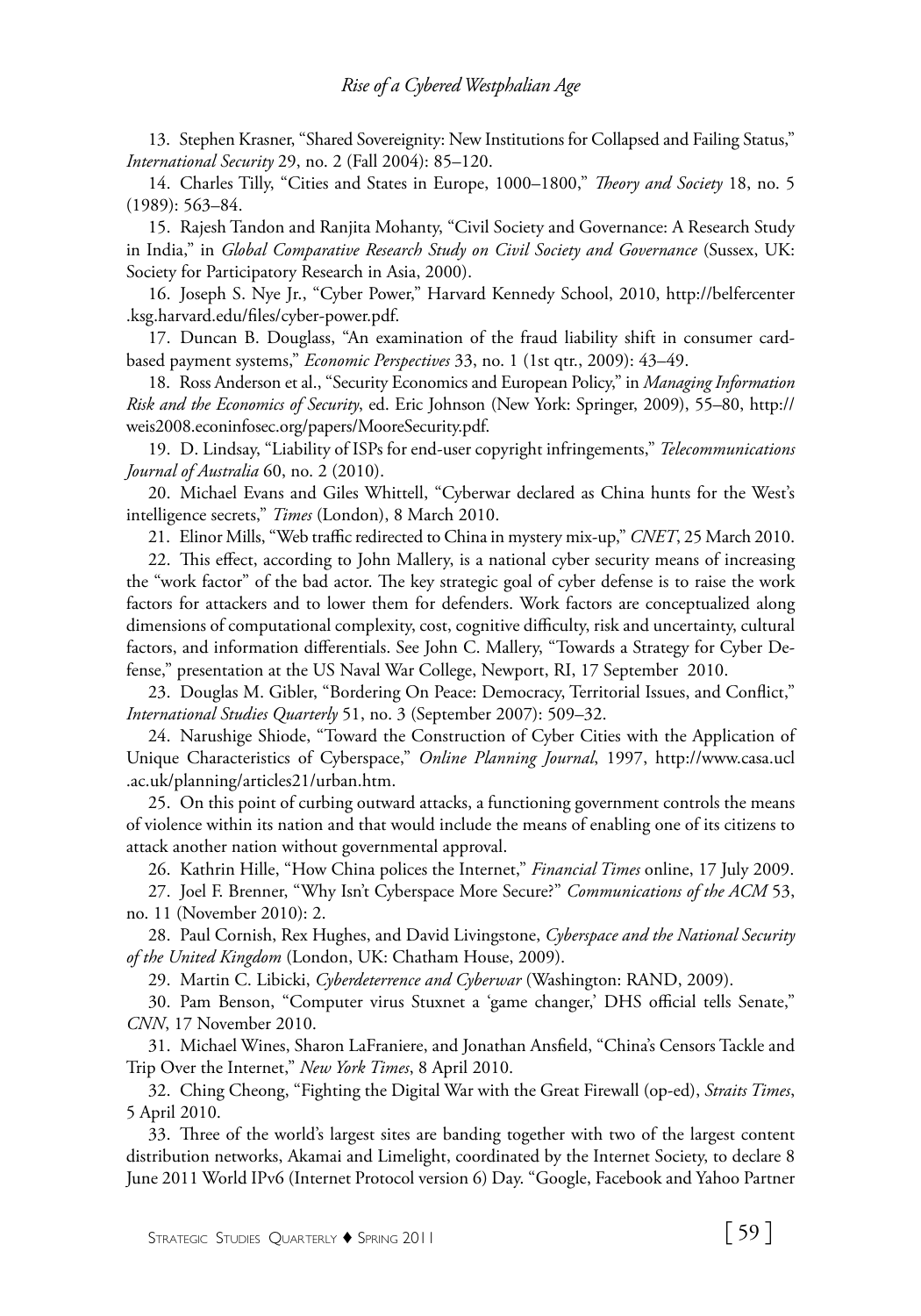for World IPv6 Day," *Softpedia.com*, 12 January 2011, http://news.softpedia.com/news/Google -Facebook-and-Yahoo-Partner-for-World-IPv6-Day-177852.shtml.

34. Ben Worthen, "Internet Strategy: China's Next Generation Internet," *CIO.com*, 15 July 2006, http://www.cio.com/article/22985/Internet\_Strategy\_China\_s\_Next\_Generation\_Internet\_ .

35. Rebecca MacKinnon, "Commentary: Are China's demands for Internet 'self-discipline' spreading to the West?" *McClatchy Report: Washington Bureau*, 18 January 2010, http://www .mcclatchydc.com/2010/01/18/82469/commentary-are-chinas-demands.html.

36. Mike Masnick, "The Similarity Between ACTA and Chinese Internet Censorship," *Tech-Dirt* online, 20 January 2010, http://www.techdirt.com/articles/20100120/0216537828.shtml.

37. "China keeping closer eye on phone text messages," *New York Times* Technology Section, 6 December 2005.

38. Sharon LaFraniere, "China to Scan Text Messages to Spot 'Unhealthy Content'," *New York Times*, 20 January 2010.

39. Wines et al., "China's Censors Tackle and Trip Over the Internet."

40. Lucian Constantin, "Attack Hits Swedish Signals Intelligence Agency's Website," *Softpedia News*, 6 November 2009.

41. Evans and Whittell, "Cyberwar declared as China hunts for the West's intelligence secrets."

42. Anthony Lloyd, "Britain applies military thinking to the growing spectre of cyberwar," *Times* (London), 8 March 2010.

43. Lance Whitney, "U.S. Cyber Command prepped to launch," *CNET News—Security*, 23 March 2010.

44. William J. Lynn, "Defending A New Domain: The Pentagon's Cyberstrategy," *Foreign*  Affairs 89, no. 5 (September/October 2010).

45. Emily Goldman and Leslie Eliason, *The Diffusion of Military Technology and Ideas* (Stanford, CA: Stanford University Press, 2003).

46. Scott J. Shackelford, "From Nuclear War to Net War: Analogizing Cyber Attacks in International Law," *Berkeley Journal of International Law* 25, no. 3 (May/June 2009).

47. "South Korea to set up cyber command against North Korea—two years earlier than planned," *Channel News Asia* online, 9 July 2009.

48. Richard J. Aldrich, *GCHQ: The Uncensored Story of Britain's Most Secret Intelligence Agency* (London: HarperCollins, 2010).

49. Ellen Nakashima, "Pentagon's Cyber Command seeks authority to expand its battlefield," *Washington Post*, 6 November 2010.

50. US laws enable "authorities" to draw legislative lines between offense (a military "Title 10" authority), defense (of military, "Title 18"; or of the wider government, a DHS mission), and the collection of national intelligence (a "Title 50" mission given the National Security Agency as primus inter pares electronic collector among other intelligence agencies).

51. This structural compromise was unusual for the United States, and it was hotly debated in the Congress before the first commander, Gen Keith B. Alexander, was confirmed as head of both agencies. Winning the debate were the need for a very wide intelligence view, a high level of skills, and the military ability to move quickly, as well as the character and expertise of the new commander himself. Ellen Nakashima, "Gen. Keith Alexander confirmed to head cyber-command," *Washington Post* online, 11 May 2010.

52. Even the loss of laptops, treated casually just years before, now engenders enormous legislative concern and recriminations against agencies even indirectly responsible for the cyber security of the nation as a whole, such as the GCHQ intelligence agency. " 'Cavalier' GCHQ online spy centre loses 35 laptops—Centre also struggling to keep up with national cyber threats," *Computerworld UK* online, 12 March 2010.